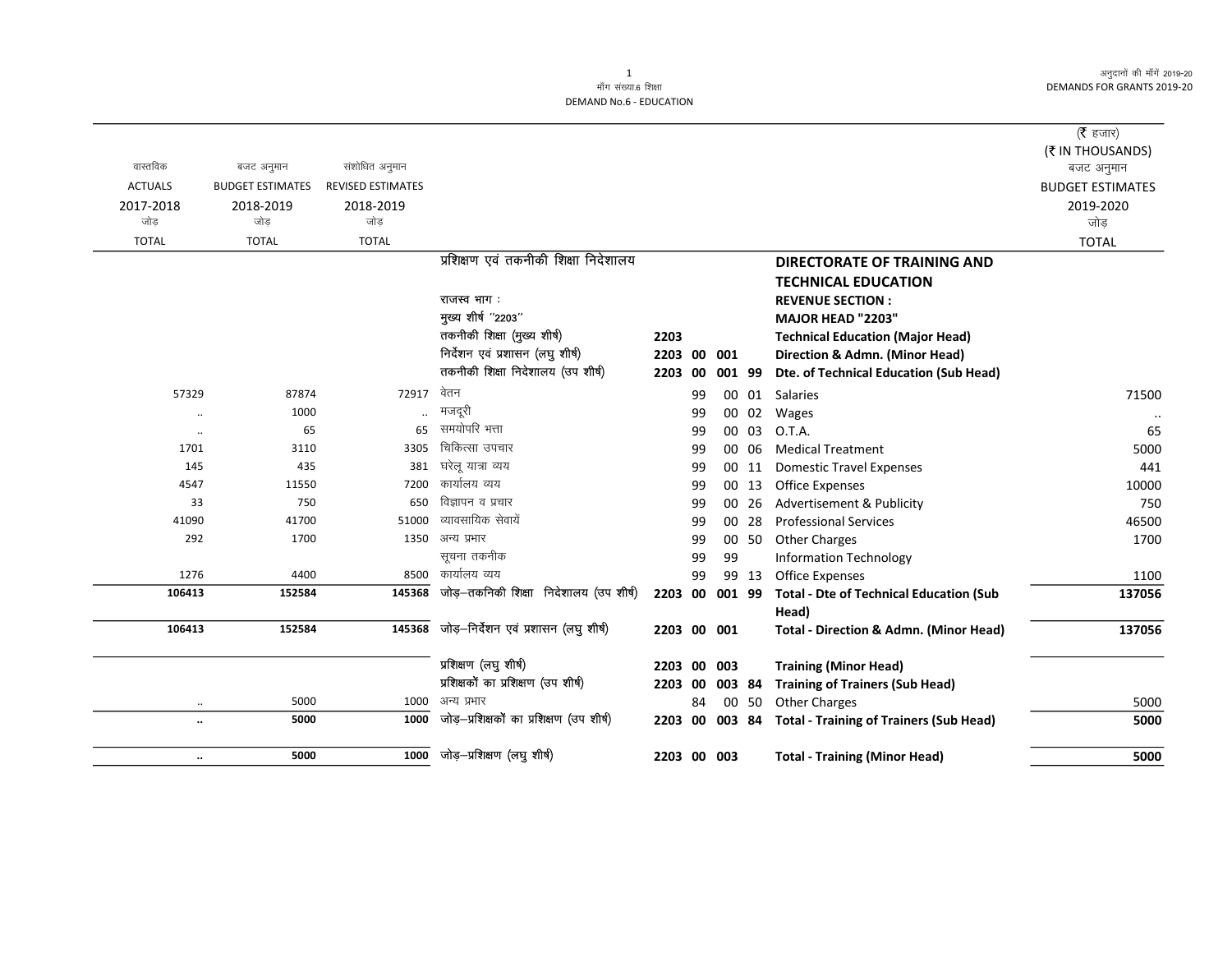|                |                                      |                          |                                             |                |    |                |       |                                                   | ( <b>रै</b> हजार)       |
|----------------|--------------------------------------|--------------------------|---------------------------------------------|----------------|----|----------------|-------|---------------------------------------------------|-------------------------|
|                |                                      |                          |                                             |                |    |                |       |                                                   | (₹ IN THOUSANDS)        |
| वास्तविक       | बजट अनुमान                           | संशोधित अनुमान           |                                             |                |    |                |       |                                                   | बजट अनुमान              |
| <b>ACTUALS</b> | <b>BUDGET ESTIMATES</b>              | <b>REVISED ESTIMATES</b> |                                             |                |    |                |       |                                                   | <b>BUDGET ESTIMATES</b> |
| 2017-2018      | 2018-2019                            | 2018-2019                |                                             |                |    |                |       |                                                   | 2019-2020               |
| जोड            | जोड                                  | जोड                      |                                             |                |    |                |       |                                                   | जोड़                    |
| <b>TOTAL</b>   | <b>TOTAL</b>                         | <b>TOTAL</b>             |                                             |                |    |                |       |                                                   | <b>TOTAL</b>            |
|                |                                      |                          | अनुसंधान (लघु शीर्ष)                        | 2203 00 004    |    |                |       | <b>Research (Minor Head)</b>                      |                         |
|                |                                      |                          | छात्रों के लिए उद्यमिता विकास कार्यक्रम     |                |    | 2203 00 004 92 |       | <b>Entrepreneurship Development</b>               |                         |
|                |                                      |                          | (तकनीकी) (उप शीर्ष)                         |                |    |                |       | <b>Programme for Students (Technical) (Sub</b>    |                         |
|                |                                      |                          |                                             |                |    |                |       | Head)                                             |                         |
|                |                                      |                          | अन्य प्रभार                                 |                | 92 |                | 00 50 | <b>Other Charges</b>                              | 50000                   |
|                | <br>$\ddot{\phantom{0}}$             |                          | जोड़—छात्रों के लिए उद्यमिता विकास          | 2203           |    | 00 004 92      |       | <b>Total - Entrepreneurship Development</b>       | 50000                   |
|                |                                      |                          | कार्यक्रम (तकनीकी) (उप शीर्ष)               |                |    |                |       | Programme for Students (Technical) (Sub           |                         |
|                |                                      |                          |                                             |                |    |                |       | Head)                                             |                         |
|                | $\ddot{\phantom{0}}$<br>$\cdot\cdot$ |                          | जोड़-अनुसंधान (लघु शीर्ष)                   | 2203 00 004    |    |                |       | <b>Total - Research (Minor Head)</b>              | 50000                   |
|                |                                      |                          | तकनीकी शिक्षा के लिए विश्वविद्यालयों को     | 2203 00 102    |    |                |       | <b>Assistance to Universities for Technical</b>   |                         |
|                |                                      |                          | सहायता (लघु शीर्ष)                          |                |    |                |       | <b>Education (Minor Head)</b>                     |                         |
|                |                                      |                          | अनुप्रयुक्त विज्ञान के विश्वविद्यालयों को   | 2203 00 102 97 |    |                |       | <b>Grants-in-aid to Universities of Applied</b>   |                         |
|                |                                      |                          | सहायता अनुदान (उप शीर्ष)                    |                |    |                |       | <b>Sciences (Sub Head)</b>                        |                         |
|                |                                      |                          | सहायता अनुदान-सामान्य                       |                | 97 |                |       | 00 31 Grants-in-aid-General                       | 40000                   |
|                | $\cdot$<br>                          |                          | पूंजीगत परिसम्पतियो के सृजन के लिए          |                | 97 |                |       | 00 35 Grants for creation of capital assets       | 30000                   |
|                |                                      |                          | अनुदान                                      |                |    |                |       |                                                   |                         |
|                | $\ddotsc$<br>$\ddotsc$               |                          | सहायता अनुदान–वेतन                          |                | 97 | nn.            | -36   | Grants-in-aid-Salaries                            | 30000                   |
|                | $\ddotsc$<br>$\cdot\cdot$            |                          | जोड़-अनुप्रयुक्त विज्ञान के विश्वविद्यालयों | 2203 00 102 97 |    |                |       | <b>Total: Grants-in-aid to Universities of</b>    | 100000                  |
|                |                                      |                          | को सहायता अनुदान (उप शीर्ष)                 |                |    |                |       | <b>Applied Sciences (Sub Head)</b>                |                         |
|                |                                      |                          | नेताजी सुभाष तकनीकी संस्थान को              | 2203 00 102 96 |    |                |       | <b>Grants-in-aid to Netaji Subhash University</b> |                         |
|                |                                      |                          | सहायता अनुदान (उप शीर्ष)                    |                |    |                |       | of Technology (Sub Head)                          |                         |
|                |                                      |                          | सहायता अनुदान-सामान्य                       |                | 96 |                | 00 31 | Grants-in-aid-General                             | 80000                   |
|                | $\cdot$<br>                          |                          | पूंजीगत परिसम्पतियो के सृजन के लिए          |                | 96 |                | 00 35 | Grants for creation of capital assets             | 30000                   |
|                |                                      |                          | अनुदान                                      |                |    |                |       |                                                   |                         |
|                | $\cdot\cdot$                         |                          | सहायता अनुदान–वेतन                          |                | 96 | 00             | 36    | Grants-in-aid-Salaries                            | 190000                  |
|                | $\ddot{\phantom{0}}$<br>             |                          | जोड़–नेताजी सुभाष तकनीकी संस्थान को         | 2203           |    |                |       | 00 102 96 Total : Grants-in-aid to Netaji Subhash | 300000                  |
|                |                                      |                          | सहायता अनुदान (उप शीर्ष)                    |                |    |                |       | University of Technology (Sub Head)               |                         |
|                |                                      |                          |                                             |                |    |                |       |                                                   |                         |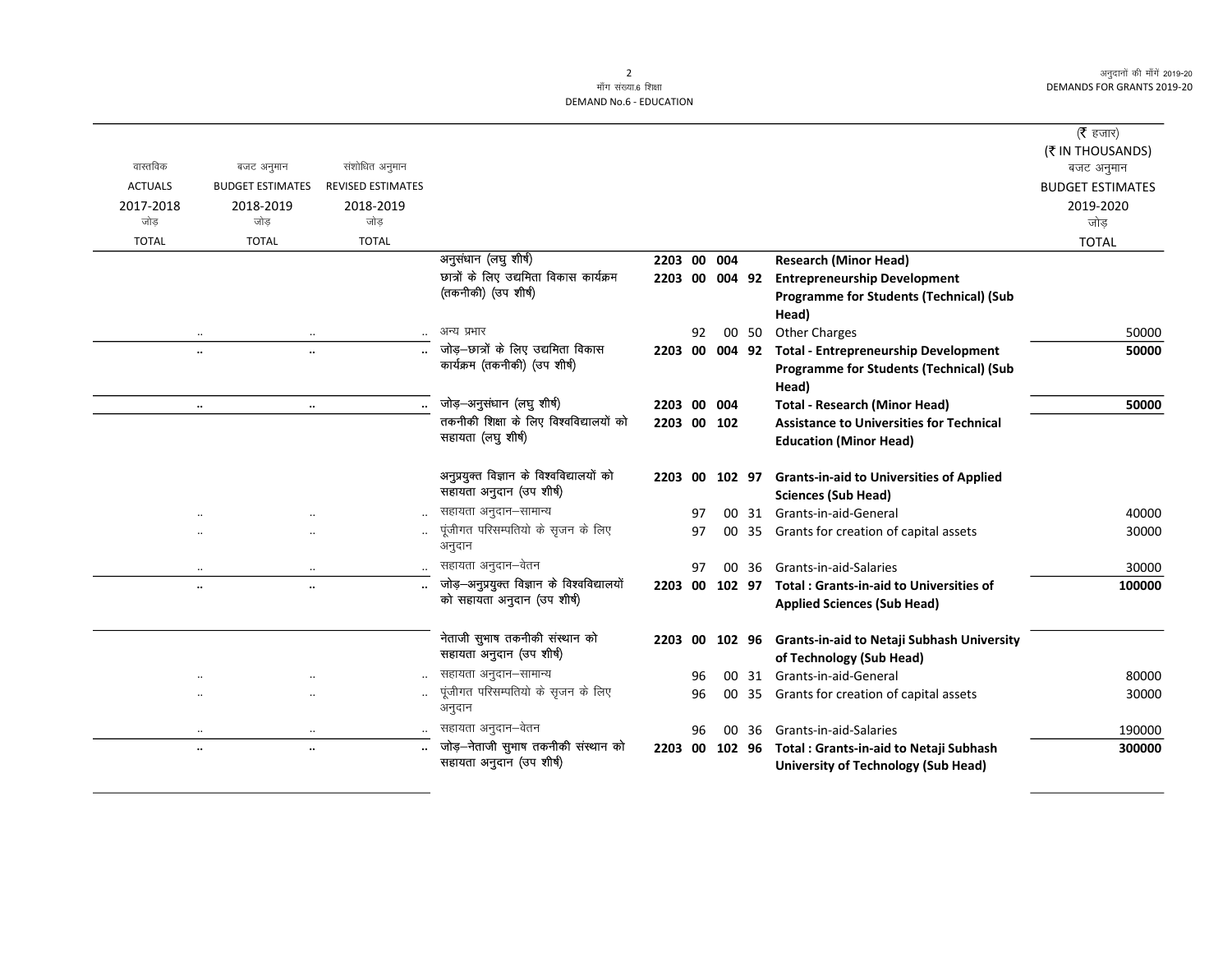|                |                         |                          |                                                     |                |    |           |       |                                                              | ( <b>रै</b> हजार)       |
|----------------|-------------------------|--------------------------|-----------------------------------------------------|----------------|----|-----------|-------|--------------------------------------------------------------|-------------------------|
|                |                         |                          |                                                     |                |    |           |       |                                                              | (₹ IN THOUSANDS)        |
| वास्तविक       | बजट अनुमान              | संशोधित अनुमान           |                                                     |                |    |           |       |                                                              | बजट अनुमान              |
| <b>ACTUALS</b> | <b>BUDGET ESTIMATES</b> | <b>REVISED ESTIMATES</b> |                                                     |                |    |           |       |                                                              | <b>BUDGET ESTIMATES</b> |
| 2017-2018      | 2018-2019               | 2018-2019                |                                                     |                |    |           |       |                                                              | 2019-2020               |
| जोड़           | जोड                     | जोड                      |                                                     |                |    |           |       |                                                              | जोड़                    |
| <b>TOTAL</b>   | <b>TOTAL</b>            | <b>TOTAL</b>             |                                                     |                |    |           |       |                                                              | <b>TOTAL</b>            |
| $\ldots$       | $\ddot{\phantom{a}}$    |                          | जोड़—तकनीकी शिक्षा के लिए                           | 2203 00 102    |    |           |       | <b>Total - Assistance to Universities for</b>                | 400000                  |
|                |                         |                          | विश्वविद्यालयों को सहायता (लघु शीर्ष)               |                |    |           |       | <b>Technical Education (Minor Head)</b>                      |                         |
|                |                         |                          | गैर सरकारी तकनिकी कालेजों और                        | 2203 00 104    |    |           |       | Assistance to non Govt. Technical colleges                   |                         |
|                |                         |                          | संस्थानों को सहायता (लघु शीर्ष)                     |                |    |           |       | and institutes (Minor Head)                                  |                         |
|                |                         |                          | गैर सरकारी संस्थानों को सहायता अनुदान<br>(उप शीर्ष) | 2203           |    | 00 104 99 |       | <b>Grants-in-aid to Non Govt. Institutions</b><br>(Sub Head) |                         |
| 797            | 1000                    | 1000                     | सहायता अनुदान–सामान्य                               |                | 99 |           |       | 00 31 Grants-in-aid-General                                  | 1000                    |
|                | 1000                    | 500                      | पूंजीगत परिसम्पतियो के सृजन के लिए<br>अनुदान        |                | 99 |           | 00 35 | Grants for creation of capital assets                        | 1000                    |
| 4400           | 4500                    | 4500                     | सहायता अनुदान–वेतन                                  |                | 99 |           | 00 36 | Grants-in-aid-Salaries                                       | 4500                    |
| 5197           | 6500                    | 6000                     | जोड -गैर सरकारी संस्थानों को सहायता                 | 2203 00 104 99 |    |           |       | <b>Total: Grants-in-aid to Non</b>                           | 6500                    |
|                |                         |                          | अनुदान (उप शीर्ष)                                   |                |    |           |       | <b>Govt.Institutions (Sub Head)</b>                          |                         |
| 5197           | 6500                    | 6000                     | जोड़—गैर सरकारी तकनिकी कालेजों और                   | 2203 00 104    |    |           |       | <b>Total - Assistance to non Govt. Technical</b>             | 6500                    |
|                |                         |                          | संस्थानों को सहायता (लघु शीर्ष)                     |                |    |           |       | colleges and institutes (Minor Head)                         |                         |
|                |                         |                          | पोलिटेक्निक (लघु शीर्ष)                             | 2203 00 105    |    |           |       | <b>Polytechnics (Minor Head)</b>                             |                         |
|                |                         |                          | निर्देशन एवं प्रशासन (उप शीर्ष)                     | 2203           | 00 | 105 86    |       | <b>Direction &amp; Administration (Sub Head)</b>             |                         |
| 826774         | 1175119                 | 893554                   | वेतन                                                |                | 86 |           |       | 00 01 Salaries                                               | 1150000                 |
| $\ddotsc$      | 20000                   | 8500                     | मजदूरी                                              |                | 86 |           |       | 00 02 Wages                                                  | 28500                   |
| 20             | 56                      | $\overline{7}$           | समयोपरि भत्ता                                       |                | 86 |           | 00 03 | O.T.A.                                                       | 25                      |
| 13044          | 20850                   | 18100                    | चिकित्सा उपचार                                      |                | 86 |           | 00 06 | <b>Medical Treatment</b>                                     | 18000                   |
| 1471           | 2750                    | 2490                     | घरेलू यात्रा व्यय                                   |                | 86 |           |       | 00 11 Domestic Travel Expenses                               | 2660                    |
| 97014          | 109780                  | 121780                   | कार्यालय व्यय                                       |                | 86 |           | 00 13 | <b>Office Expenses</b>                                       | 115000                  |
| 13128          | 5450                    | 5683                     | किराया, महसूल व कर                                  |                | 86 |           | 00 14 | Rents, Rates and Taxes                                       | 21230                   |
| 2869           | 7875                    | 5975                     | आपूर्ति और सामग्री                                  |                | 86 |           | 00 21 | Supplies & Materials                                         | 6945                    |
| 64             | 1200                    | 1020                     | लघु कार्य                                           |                | 86 |           | 00 27 | <b>Minor Works</b>                                           | 1200                    |
| 70105          | 73700                   | 88625                    | व्यावसायिक सेवायें                                  |                | 86 |           | 00 28 | <b>Professional Services</b>                                 | 88600                   |
| 11039          | 13100                   | 16977                    | छात्रवृति एवं वजीफा                                 |                | 86 | 00        | 34    | Scholarship & Stipend                                        | 18600                   |
| 3545           | 12040                   |                          | 12750 अन्य प्रभार                                   |                | 86 |           |       | 00 50 Other Charges                                          | 12840                   |
|                |                         |                          |                                                     |                |    |           |       |                                                              |                         |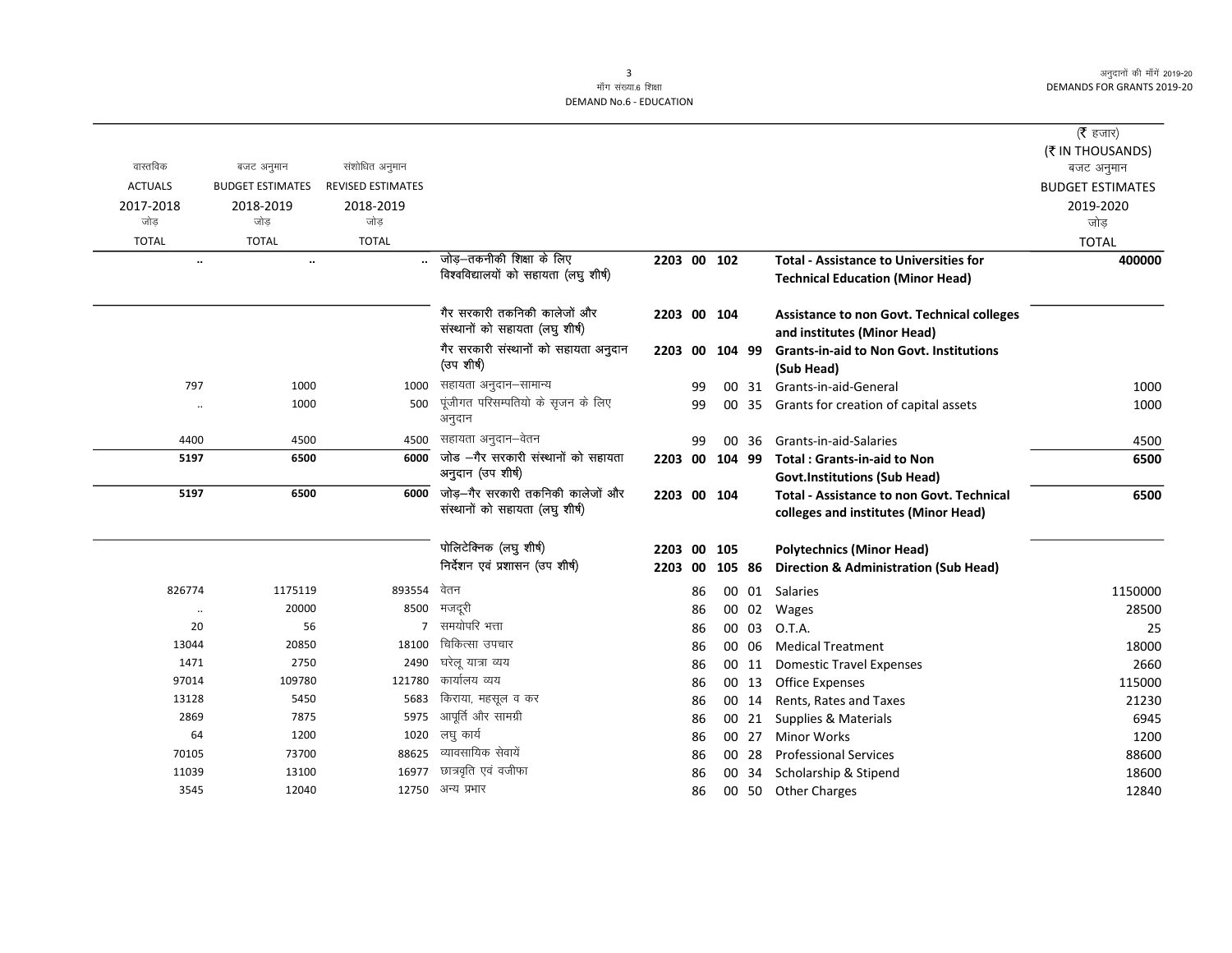$\overline{\phantom{0}}$ 

माँग संख्या.6 शिक्षा DEMAND No.6 - EDUCATION

| वास्तविक         |                         | संशोधित अनुमान           |                                                                     |             |    |                 |       |                                                                                             | ( $\bar{\tau}$ हजार)<br>(₹ IN THOUSANDS)      |
|------------------|-------------------------|--------------------------|---------------------------------------------------------------------|-------------|----|-----------------|-------|---------------------------------------------------------------------------------------------|-----------------------------------------------|
|                  | बजट अनुमान              |                          |                                                                     |             |    |                 |       |                                                                                             | बजट अनुमान                                    |
| <b>ACTUALS</b>   | <b>BUDGET ESTIMATES</b> | <b>REVISED ESTIMATES</b> |                                                                     |             |    |                 |       |                                                                                             | <b>BUDGET ESTIMATES</b>                       |
| 2017-2018<br>जोड | 2018-2019<br>जोड        | 2018-2019<br>जोड         |                                                                     |             |    |                 |       |                                                                                             | 2019-2020<br>जोड                              |
| <b>TOTAL</b>     | <b>TOTAL</b>            | <b>TOTAL</b>             |                                                                     |             |    |                 |       |                                                                                             | <b>TOTAL</b>                                  |
| 1039073          | 1441920                 |                          | $1175461$ जोड - निर्देशन एवं प्रशासन (उप शीर्ष)                     |             |    |                 |       | 2203 00 105 86 Total - Direction & Administration (Sub                                      | 1463600                                       |
|                  |                         |                          |                                                                     |             |    |                 |       | Head)                                                                                       |                                               |
|                  |                         |                          | पोलिटेक्निकों दवारा सामुदायिक विकास (सी.<br>एस.एस.) (उप शीर्ष)      |             |    |                 |       | 2203 00 105 84 Community Development through<br><b>Polytechnics (CSS)(Sub Head)</b>         |                                               |
| 2850             | 6500                    | 4000                     | व्यावसायिक सेवायें                                                  |             | 84 |                 | 00 28 | <b>Professional Services</b>                                                                | 8500                                          |
| 2850             | 6500                    | 4000                     | जोड – पोलिटेक्निकों दवारा सामुदायिक<br>विकास (सी.एस.एस.) (उप शीर्ष) |             |    |                 |       | 2203 00 105 84 Total - Community Development through<br><b>Polytechnics (CSS)(Sub Head)</b> | 8500                                          |
| 1041923          | 1448420                 | 1179461                  | जोड़-पोलिटेक्निक (लघु शीर्ष)                                        | 2203 00 105 |    |                 |       | <b>Total - Polytechnics (Minor Head)</b>                                                    | 1472100                                       |
|                  |                         |                          | इंजिनियरिंग/तकनिकी कालेज और संस्थान                                 | 2203 00 112 |    |                 |       | <b>Engineering/Technical Colleges and</b>                                                   |                                               |
|                  |                         |                          | (लघु शीर्ष)                                                         |             |    |                 |       | <b>Institutes (Minor Head)</b>                                                              |                                               |
|                  |                         |                          | व्यापार प्रबन्धन संस्थान (उप शीर्ष)                                 |             |    | 2203 00 112 94  |       | <b>Business Management Institute (Sub Head)</b>                                             |                                               |
| 2920             | 5821                    | 3700                     | वेतन                                                                |             | 94 |                 | 00 01 | Salaries                                                                                    | 4000                                          |
| 3                | 150                     | 100                      | चिकित्सा उपचार                                                      |             | 94 |                 | 00 06 | <b>Medical Treatment</b>                                                                    | 150                                           |
| $\overline{2}$   | 30                      | 30                       | घरेलू यात्रा व्यय                                                   |             | 94 |                 | 00 11 | <b>Domestic Travel Expenses</b>                                                             | 30                                            |
| 29               | 200                     | 150                      | कार्यालय व्यय                                                       |             | 94 |                 | 00 13 | <b>Office Expenses</b>                                                                      | 200                                           |
|                  | 50                      | 50                       | अन्य प्रभार                                                         |             | 94 |                 | 00 50 | <b>Other Charges</b>                                                                        | 200                                           |
| 2954             | 6251                    | 4030                     | जोड़— व्यापार प्रबन्धन संस्थान (उप शीर्ष)                           | 2203 00     |    | 112 94          |       | <b>Total - Business Management Institute</b><br>(Sub Head)                                  | 4580                                          |
|                  |                         |                          | नेताजी सुभाष तकनीकी संस्थान को<br>सहायता अनुदान (उप शीर्ष)          | 2203        | 00 |                 |       | 112 75 Grants-in-aid to Netaji Subhash Institute of<br><b>Technology (Sub Head)</b>         |                                               |
| 99932            | 80000                   | 80000                    | सहायता अनुदान–सामान्य                                               |             | 75 | 00              |       | 31 Grants-in-aid-General                                                                    |                                               |
| 30000            | 30000                   | 30000                    | पूंजीगत परिसम्पतियो के सृजन के लिए<br>अनुदान                        |             | 75 | 00              | 35    | Grants for creation of capital assets                                                       |                                               |
| 199966           | 190000                  |                          | 190000 सहायता अनुदान–वेतन                                           |             | 75 | 00 <sup>1</sup> | 36    | Grants-in-aid-Salaries                                                                      |                                               |
| 329898           | 300000                  | 300000                   | जोड़—नेताजी सुभाष तकनीकी संस्थान को                                 |             |    |                 |       | 2203 00 112 75 Total: Grants-in-aid to Netaji Subhash                                       | $\ddot{\phantom{0}}\phantom{0}\bullet\bullet$ |
|                  |                         |                          | सहायता अनुदान (उप शीर्ष)                                            |             |    |                 |       | Institute of Technology (Sub Head)                                                          |                                               |
|                  |                         |                          | वाणीज्यिक संस्थान (उप शीर्ष)                                        |             |    |                 |       | 2203 00 112 72 Commercial Institute (Sub Head)                                              |                                               |
| 39112            | 54369                   | 33369 वेतन               |                                                                     |             | 72 |                 |       | 00 01 Salaries                                                                              | 50000                                         |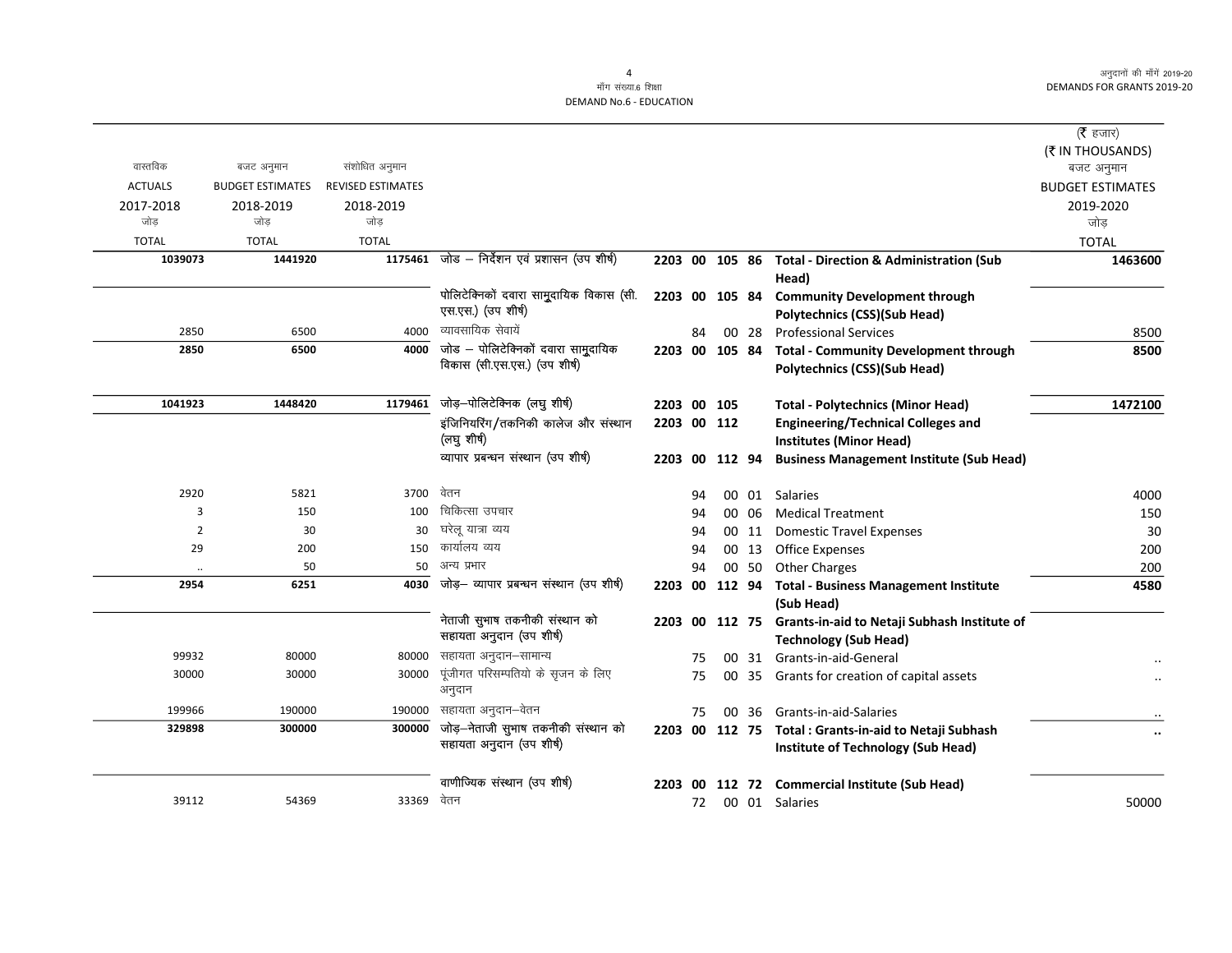# माँग संख्या.6 शिक्षा **DEMAND No.6 - EDUCATION**

|                |                         |                          |                                   |                |    |          |                                                        | ( $\bar{\tau}$ हजार)    |
|----------------|-------------------------|--------------------------|-----------------------------------|----------------|----|----------|--------------------------------------------------------|-------------------------|
|                |                         |                          |                                   |                |    |          |                                                        | (₹ IN THOUSANDS)        |
| वास्तविक       | बजट अनुमान              | संशोधित अनुमान           |                                   |                |    |          |                                                        | बजट अनुमान              |
| <b>ACTUALS</b> | <b>BUDGET ESTIMATES</b> | <b>REVISED ESTIMATES</b> |                                   |                |    |          |                                                        | <b>BUDGET ESTIMATES</b> |
| 2017-2018      | 2018-2019               | 2018-2019                |                                   |                |    |          |                                                        | 2019-2020               |
| जोड            | जोड़                    | जोड                      |                                   |                |    |          |                                                        | जोड़                    |
| <b>TOTAL</b>   | <b>TOTAL</b>            | <b>TOTAL</b>             |                                   |                |    |          |                                                        | <b>TOTAL</b>            |
| $\ldots$       | 100                     | 270                      | मजदूरी                            | 72             |    | 00 02    | Wages                                                  | 2300                    |
| 973            | 1200                    | 1200                     | चिकित्सा उपचार                    | 72             |    | 00 06    | <b>Medical Treatment</b>                               | 1200                    |
| 80             | 150                     | 200                      | घरेलू यात्रा व्यय                 | 72             |    | 00 11    | <b>Domestic Travel Expenses</b>                        | 200                     |
| 5929           | 6900                    | 5900                     | कार्यालय व्यय                     | 72             |    | 00 13    | Office Expenses                                        | 5500                    |
| 148            | 200                     | 200                      | किराया, महसूल व कर                | 72             |    | 00 14    | Rents, Rates and Taxes                                 | 200                     |
| 200            | 300                     | 300                      | आपूर्ति और सामग्री                | 72             |    | 00 21    | Supplies & Materials                                   | 300                     |
| $\ldots$       | $\cdot\cdot$            |                          | लघु कार्य                         | 72             |    | 00 27    | <b>Minor Works</b>                                     | 100                     |
| 5567           | 6200                    | 6200                     | व्यावसायिक सेवायें                | 72             |    | 00 28    | <b>Professional Services</b>                           | 6200                    |
| 168            | 200                     | 400                      | छात्रवृति व वजीफा                 | 72             |    | 00 34    | Scholarship & Stipend                                  | 400                     |
| 2158           | 2000                    | 1200                     | अन्य प्रभार                       | 72             |    |          | 00 50 Other Charges                                    | 2500                    |
| 54335          | 71619                   | 49239                    | जोड़-वाणीज्यिक संस्थान (उप शीर्ष) |                |    |          | 2203 00 112 72 Total - Commercial Institute (Sub Head) | 68900                   |
|                |                         |                          |                                   |                |    |          |                                                        |                         |
|                |                         |                          | अंबेडकर तकनीकी संस्थान (उप शीर्ष) |                |    |          | 2203 00 112 66 Ambedkar Institute of Technology (Sub   |                         |
|                |                         |                          |                                   |                |    |          | Head)                                                  |                         |
| 74278          | 126600                  | 85000                    | वेतन                              | 66             |    | 00 01    | Salaries                                               | 100000                  |
| $\ddotsc$      | 5000                    | 5000                     | मजदूरी                            | 66             | 00 | 02       | Wages                                                  | 25300                   |
| 1211           | 2000                    | 1200                     | चिकित्सा उपचार                    | 66             | 00 | 06       | <b>Medical Treatment</b>                               | 2000                    |
| 100            | 200                     | 100                      | स्थानीय व्यय                      | 66             |    | 00<br>11 | <b>Domestic Travel Expenses</b>                        | 300                     |
| $\ddotsc$      | 800                     |                          | विदेश यात्रा व्यय                 | 66             | 00 | 12       | <b>Foreign Travel Expenses</b>                         | 800                     |
| 37990          | 45600                   | 40000                    | कार्यालय व्यय                     | 66             |    | 00 13    | <b>Office Expenses</b>                                 | 38700                   |
| 791            | 1100                    | 800                      | किराया, महसूल व कर                | 66             |    | 00<br>14 | Rents, Rates and Taxes                                 | 1100                    |
| 463            | 500                     |                          | आपूर्ति और सामग्री                | 66             |    | 00 21    | Supplies & Materials                                   | 500                     |
| 93             | 800                     | 200                      | विज्ञापन एवं प्रचार               | 66             |    | 26<br>00 | Advertisement & Publicity                              | 800                     |
| $\ddotsc$      | 300                     |                          | व्यवसायिक सेवाएं                  | 66             |    | 00 28    | <b>Professional Services</b>                           | 300                     |
| 301            | 800                     | 800                      | छात्रवृति व वजीफा                 | 66             |    | 00 34    | Scholarship & Stipend                                  | 1750                    |
| 106            | 200                     |                          | अन्य प्रभार                       | 66             |    |          | 00 50 Other Charges                                    | 200                     |
|                |                         |                          | सूचना तकनीक                       | 66             | 99 |          | <b>Information Technology</b>                          |                         |
|                |                         |                          | कार्यालय व्यय                     | 66             |    | 99 13    | <b>Office Expenses</b>                                 |                         |
| 115333         | 183900                  | 133100                   | जोड़—अंबेडकर तकनीकी संस्थान (उप   | 2203 00 112 66 |    |          | <b>Total - Ambedkar Institute of Technology</b>        | 171750                  |
|                |                         |                          | शीर्ष)                            |                |    |          | (Sub Head)                                             |                         |

 $5\phantom{a}$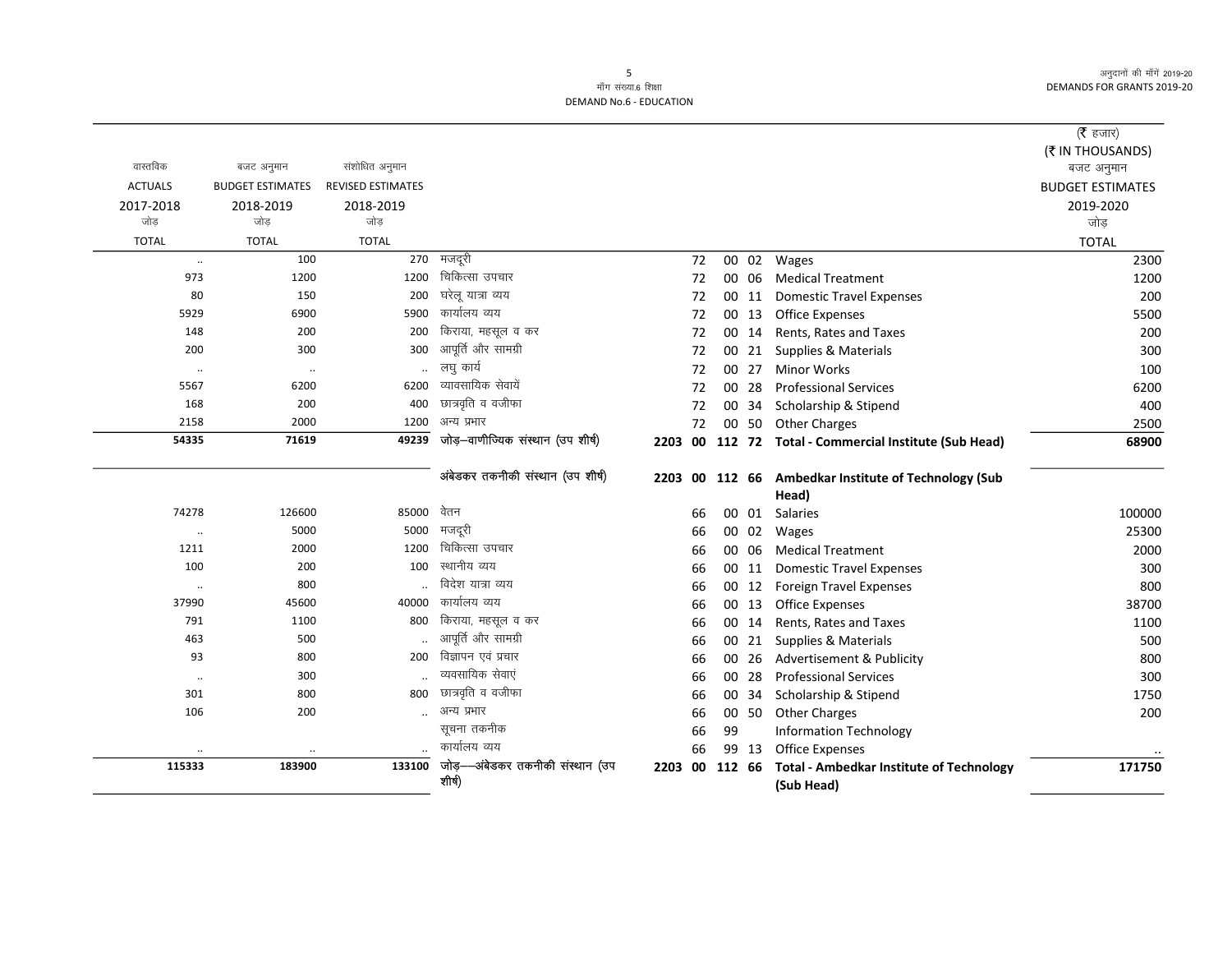माँग संख्या.6 शिक्षा DEMAND No.6 - EDUCATION

|                |                         |                          |                                                               |                |    |                |       |                                                                                            | ( $\bar{\tau}$ हजार)<br>(₹ IN THOUSANDS) |
|----------------|-------------------------|--------------------------|---------------------------------------------------------------|----------------|----|----------------|-------|--------------------------------------------------------------------------------------------|------------------------------------------|
| वास्तविक       | बजट अनुमान              | संशोधित अनुमान           |                                                               |                |    |                |       |                                                                                            | बजट अनुमान                               |
| <b>ACTUALS</b> | <b>BUDGET ESTIMATES</b> | <b>REVISED ESTIMATES</b> |                                                               |                |    |                |       |                                                                                            | <b>BUDGET ESTIMATES</b>                  |
| 2017-2018      | 2018-2019               | 2018-2019                |                                                               |                |    |                |       |                                                                                            | 2019-2020                                |
| जोड            | जोड                     | जोड                      |                                                               |                |    |                |       |                                                                                            | जोड                                      |
| <b>TOTAL</b>   | <b>TOTAL</b>            | <b>TOTAL</b>             |                                                               |                |    |                |       |                                                                                            | <b>TOTAL</b>                             |
|                |                         |                          | तकनीकी शिक्षा संस्थान समिति (उप शीर्ष)                        |                |    |                |       | 2203 00 112 57 Takniki Shiksha Sansthan Samiti (Sub Head)                                  |                                          |
| 359            | 2000                    |                          | 1500 लघु कार्य                                                |                | 57 |                | 00 27 | <b>Minor Works</b>                                                                         | 1500                                     |
| 359            | 2000                    | 1500                     | जोड़—तकनीकी शिक्षा संस्थान समिति                              | 2203 00        |    |                |       | 112 57 Total - Takniki Shiksha Sansthan Samiti                                             | 1500                                     |
|                |                         |                          | (उप शीर्ष)                                                    |                |    |                |       | (Sub Head)                                                                                 |                                          |
|                |                         |                          | आगे बढने के लिए तकनीकी शिक्षा समुदाय                          |                |    |                |       | 2203 00 112 56 Technical Education Community outreach                                      |                                          |
|                |                         |                          | (उप शीर्ष)                                                    |                |    |                |       | (Sub Head)                                                                                 |                                          |
| 247            | 600                     | 500                      | व्यावसायिक सेवायें                                            |                | 56 |                | 00 28 | <b>Professional Services</b>                                                               | 500                                      |
| 247            | 600                     | 500                      | जोड़-अागे बढने के लिए तकनीकी शिक्षा<br>समुदाय (उप शीर्ष)      |                |    |                |       | 2203 00 112 56 Total - Technical Education Community<br>outreach (Sub Head)                | 500                                      |
|                |                         |                          | तकनीकी विश्वविधालय दिल्ली को सहायता                           |                |    |                |       | 2203 00 112 51 Grant-in-aid to Delhi Technological                                         |                                          |
|                |                         |                          | अनुदान (उप शीर्ष)                                             |                |    |                |       | <b>University (Sub Head)</b>                                                               |                                          |
| 110000         | 110000                  |                          | 110000 सहायता अनुदान-सामान्य                                  |                | 51 |                |       | 00 31 Grants-in-aid-General                                                                | 110000                                   |
| 12510          | 50000                   | 30000                    | पूंजीगत परिसम्पतियो के सृजन के लिए<br>अनुदान                  |                | 51 |                |       | 00 35 Grants for creation of capital assets                                                | 30000                                    |
| 160000         | 150000                  |                          | 150000 सहायता अनुदान–वेतन                                     |                | 51 |                | 00 36 | Grants-in-aid-Salaries                                                                     | 150000                                   |
| 282510         | 310000                  | 290000                   | जोड़—तकनीकी विश्वविधालय दिल्ली को<br>सहायता अनुदान (उप शीर्ष) |                |    |                |       | 2203 00 112 51 Total : Grant-in-aid to Delhi Technological<br><b>University (Sub Head)</b> | 290000                                   |
|                |                         |                          | दिल्ली फार्मेसी विज्ञान अनुसंधान                              |                |    | 2203 00 112 50 |       | <b>Grant-in-aid to Delhi Pharmaceutical</b>                                                |                                          |
|                |                         |                          | विश्वविधालय को सहायता अनुदान (उप                              |                |    |                |       | <b>Sciences and Research university (Sub</b>                                               |                                          |
|                |                         |                          | शीर्ष)                                                        |                |    |                |       | Head)                                                                                      |                                          |
| 10000          | 30000                   | 30000                    | सहायता अनुदान–सामान्य                                         |                | 50 |                |       | 00 31 Grants-in-aid-General                                                                | 80000                                    |
| $\ddotsc$      | 10000                   | 10000                    | पूंजीगत परिसम्पतियो के सृजन के लिए<br>अनुदान                  |                | 50 | 00             | 35    | Grants for creation of capital assets                                                      | 25000                                    |
| 15000          | 30000                   |                          | 40000 सहायता अनुदान–वेतन                                      |                | 50 |                | 00 36 | Grants-in-aid-Salaries                                                                     | 115000                                   |
| 25000          | 70000                   | 80000                    | जोड़-दिल्ली फार्मेसी विज्ञान अनुसंधान                         | 2203 00 112 50 |    |                |       | <b>Total: Grant-in-aid to Delhi</b>                                                        | 220000                                   |
|                |                         |                          | विश्वविधालय को सहायता अनुदान (उप                              |                |    |                |       | <b>Pharmaceutical Sciences and Research</b>                                                |                                          |
|                |                         |                          | शीर्ष)                                                        |                |    |                |       | university (Sub Head)                                                                      |                                          |
|                |                         |                          | महिलाओं के लिए तकनीकी विश्वविधालय                             |                |    | 2203 00 112 49 |       | <b>Grant-in-aid to Technical University for</b>                                            |                                          |
|                |                         |                          | को सहायता अनुदान (उप शीर्ष)                                   |                |    |                |       | <b>Women (Sub Head)</b>                                                                    |                                          |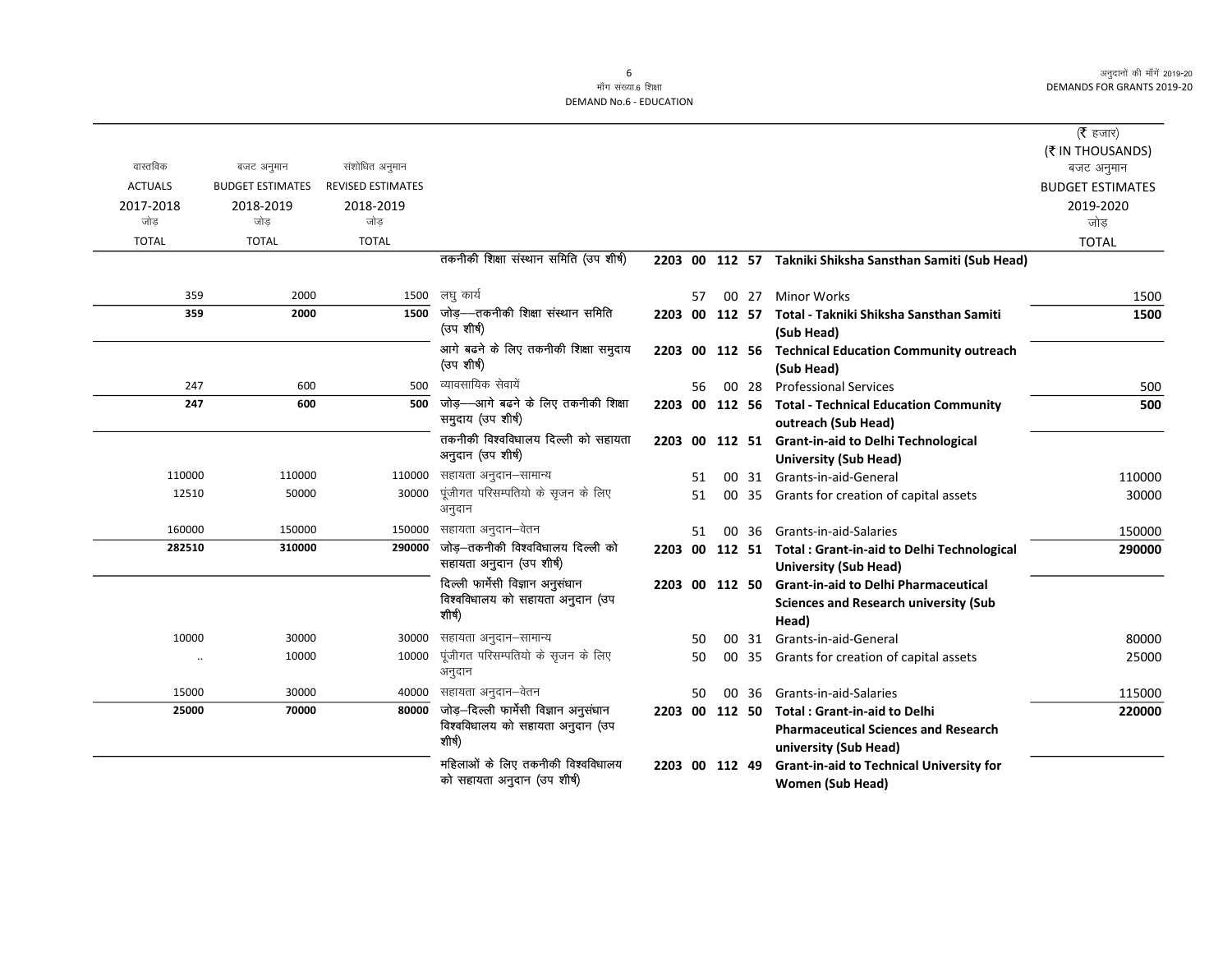## माँग संख्या.6 शिक्षा **DEMAND No.6 - EDUCATION**

|                  |                               |                          |                                                                                                                                                |                |    |                 |       |                                                                                                                                                                   | (रै हजार)<br>(₹ IN THOUSANDS) |
|------------------|-------------------------------|--------------------------|------------------------------------------------------------------------------------------------------------------------------------------------|----------------|----|-----------------|-------|-------------------------------------------------------------------------------------------------------------------------------------------------------------------|-------------------------------|
| वास्तविक         | बजट अनुमान                    | संशोधित अनुमान           |                                                                                                                                                |                |    |                 |       |                                                                                                                                                                   | बजट अनुमान                    |
| <b>ACTUALS</b>   | <b>BUDGET ESTIMATES</b>       | <b>REVISED ESTIMATES</b> |                                                                                                                                                |                |    |                 |       |                                                                                                                                                                   | <b>BUDGET ESTIMATES</b>       |
| 2017-2018<br>जोड | 2018-2019<br>जोड              | 2018-2019<br>जोड         |                                                                                                                                                |                |    |                 |       |                                                                                                                                                                   | 2019-2020<br>जोड              |
| <b>TOTAL</b>     | <b>TOTAL</b>                  | <b>TOTAL</b>             |                                                                                                                                                |                |    |                 |       |                                                                                                                                                                   | <b>TOTAL</b>                  |
|                  | 60000<br>60000                | 70000                    | सहायता अनुदान–सामान्य                                                                                                                          |                | 49 |                 | 00 31 | Grants-in-aid-General                                                                                                                                             | 60000                         |
|                  | 44415<br>20000                | 20000                    | पूंजीगत परिसम्पतियो के सृजन के लिए<br>अनुदान                                                                                                   |                | 49 |                 |       | 00 35 Grants for creation of capital assets                                                                                                                       | 20000                         |
|                  | 100000<br>100000              | 110000                   | सहायता अनुदान–वेतन                                                                                                                             |                | 49 | 00 <sup>1</sup> | -36   | Grants-in-aid-Salaries                                                                                                                                            | 110000                        |
|                  | 180000<br>204415              | 200000                   | जोड़–महिलाओं के लिए तकनीकी                                                                                                                     | 2203 00 112 49 |    |                 |       | <b>Total: Grant-in-aid to Technical University</b>                                                                                                                | 190000                        |
|                  |                               |                          | विश्वविधालय को सहायता अनुदान (उप<br>शीर्ष)                                                                                                     |                |    |                 |       | for Women (Sub Head)                                                                                                                                              |                               |
|                  |                               |                          | तकनीकी शिक्षा गुणवत्ता सुधार कार्यकम<br>(टीईक्यूआईपी) के लिए दिल्ली प्रौदयोगिकी<br>विश्वविद्यालय को सहायता अनुदान (सी.एस.<br>.एस.) (उप शीर्ष)  | 2203 00 112 48 |    |                 |       | <b>Grant-in-aid to Delhi Technological</b><br><b>University for Technical Education Quality</b><br><b>Improvement Programme (TEQIP)</b><br>(CSS)(Sub Head)        |                               |
|                  | 10000<br>$\ddotsc$            |                          | सहायता अनुदान–सामान्य                                                                                                                          |                | 48 |                 | 00 31 | Grants-in-aid-General                                                                                                                                             | 10000                         |
|                  | 10000<br>$\ddot{\phantom{a}}$ |                          | जोड़-तकनीकी शिक्षा गुणवत्ता सुधार<br>कार्यकम (टीईक्यूआईपी)के लिए दिल्ली<br>प्रौदयोगिकी विश्वविद्यालय को सहायता<br>अनुदान (सी.एसएस.) (उप शीर्ष) | 2203 00 112 48 |    |                 |       | <b>Total: Grant-in-aid to Delhi Technological</b><br><b>University for Technical Education Quality</b><br><b>Improvement Programme (TEQIP)</b><br>(CSS)(Sub Head) | 10000                         |
|                  |                               |                          | तकनीकी शिक्षा गुणवत्ता सुधार कार्यकम के<br>लिए राज्य परियोजना सरलीकरण यूनिट<br>(सी.एसएस.) (उप शीर्ष)                                           | 2203 00 112 47 |    |                 |       | <b>State Project Facilitation Unit for Technical</b><br><b>Education Quality Improvement</b><br>Programme (CSS)(Sub Head)                                         |                               |
|                  | 4000<br>$\ddot{\phantom{0}}$  | 600                      | अन्य प्रभार                                                                                                                                    |                | 47 |                 |       | 00 50 Other Charges                                                                                                                                               | 4000                          |
|                  | 4000<br>                      | 600                      | जोड़-तकनीकी शिक्षा गुणवत्ता सुधार<br>कार्यक्रम के लिए राज्य परियोजना<br>सरलीकरण यूनिट (सी.एसएस.) (उप शीर्ष)                                    |                |    |                 |       | 2203 00 112 47 Total - State Project Facilitation Unit for<br><b>Technical Education Quality Improvement</b><br>Programme (CSS)(Sub Head)                         | 4000                          |
|                  |                               |                          | तकनीकी शिक्षा गुणवत्ता सुधार कार्यकम के<br>लिए राज्य परियोजना सरलीकरण यूनिट<br>(राज्य अंश) (उप शीर्ष)                                          | 2203 00 112 46 |    |                 |       | <b>State Project Facilitation Unit for Technical</b><br><b>Education Quality Improvement</b><br>Programme (State Share)(Sub Head)                                 |                               |

 $7\overline{ }$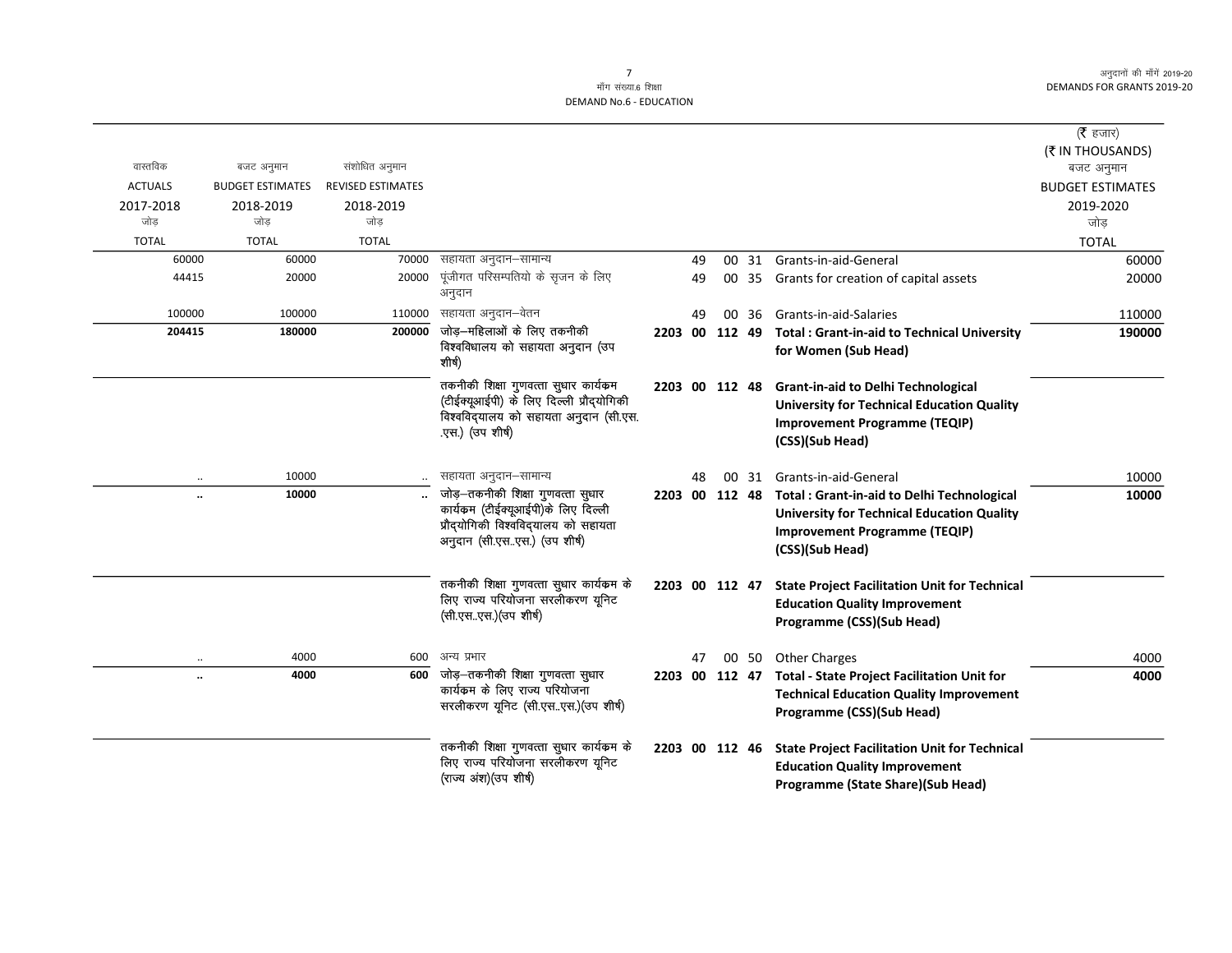# माँग संख्या.6 शिक्षा DEMAND No.6 - EDUCATION

|                |                         |                          |                                                       |                |    |                |       |                                                                  | ( <b>रै</b> हजार)       |
|----------------|-------------------------|--------------------------|-------------------------------------------------------|----------------|----|----------------|-------|------------------------------------------------------------------|-------------------------|
|                |                         |                          |                                                       |                |    |                |       |                                                                  | (₹ IN THOUSANDS)        |
| वास्तविक       | बजट अनुमान              | संशोधित अनुमान           |                                                       |                |    |                |       |                                                                  | बजट अनुमान              |
| <b>ACTUALS</b> | <b>BUDGET ESTIMATES</b> | <b>REVISED ESTIMATES</b> |                                                       |                |    |                |       |                                                                  | <b>BUDGET ESTIMATES</b> |
| 2017-2018      | 2018-2019               | 2018-2019                |                                                       |                |    |                |       |                                                                  | 2019-2020               |
| जोड            | जोड                     | जोड                      |                                                       |                |    |                |       |                                                                  | जोड                     |
| <b>TOTAL</b>   | <b>TOTAL</b>            | <b>TOTAL</b>             |                                                       |                |    |                |       |                                                                  | <b>TOTAL</b>            |
|                | 400<br>$\ddotsc$        | 100                      | अन्य प्रभार                                           |                | 46 |                | 00 50 | <b>Other Charges</b>                                             | 400                     |
|                | 400<br>                 | 100                      | जोड़-तकनीकी शिक्षा गुणवत्ता सुधार                     | 2203 00 112 46 |    |                |       | <b>Total - State Project Facilitation Unit for</b>               | 400                     |
|                |                         |                          | कार्यकम के लिए राज्य परियोजना                         |                |    |                |       | <b>Technical Education Quality Improvement</b>                   |                         |
|                |                         |                          | सरलीकरण यूनिट (राज्य अंश)(उप शीर्ष)                   |                |    |                |       | Programme (State Share)(Sub Head)                                |                         |
|                |                         |                          | दिल्ली कौशल /व्यावसायिक विश्वविद्यालय                 |                |    | 2203 00 112 45 |       | <b>Grant-in-aid to Delhi Skill/ Vocational</b>                   |                         |
|                |                         |                          | (उप शीर्ष)                                            |                |    |                |       | <b>University (Sub Head)</b>                                     |                         |
|                | 7500<br>$\ddotsc$       | 7500                     | सहायता अनुदान–सामान्य                                 |                | 45 |                | 00 31 | Grants-in-aid-General                                            |                         |
|                | 2500<br>$\ddotsc$       | 2500                     | सहायता अनुदान–वेतन                                    |                | 45 |                | 00 36 | Grants-in-aid-Salaries                                           |                         |
|                | 10000<br>               | 10000                    | जोड़-दिल्ली कौशल /व्यावसायिक                          |                |    |                |       | 2203 00 112 45 Total : Grant-in-aid to Delhi Skill/              |                         |
|                |                         |                          | विश्वविद्यालय (उप शीर्ष)                              |                |    |                |       | <b>Vocational University (Sub Head)</b>                          |                         |
|                |                         |                          | विश्वविद्यालय व कालेजों में उष्मायन केन्द             |                |    |                |       | 2203 00 112 44 Setting up of Incubation Centre in                |                         |
|                |                         |                          | की स्थापना (उप शीर्ष)                                 |                |    |                |       | University/ Colleges (Sub Head)                                  |                         |
|                | 20000<br>$\cdot\cdot$   | 20000                    | लघु कार्य                                             |                | 44 |                | 00 27 | <b>Minor Works</b>                                               | 20000                   |
| 20000          | 20000                   | 20000                    | व्यावसायिक सेवायें                                    |                | 44 |                | 00 28 | <b>Professional Services</b>                                     | 20000                   |
| 20000          | 40000                   | 40000                    | जोड़–विश्वविद्यालय व कालेजों में उष्मायन              |                |    | 2203 00 112 44 |       | Total - Setting up of Incubation Centre in                       | 40000                   |
|                |                         |                          | केन्द की स्थापना (उप शीर्ष)                           |                |    |                |       | University/Colleges (Sub Head)                                   |                         |
|                |                         |                          | दिल्ली उपकरण इंजीनियरिंग संस्थान (उप<br>शीर्ष)        |                |    |                |       | 2203 00 112 43 Delhi Institute of Tool Engineering (Sub<br>Head) |                         |
| 15000          | 15000                   | 15000                    | सहायता अनुदान–सामान्य                                 |                | 43 |                |       | 00 31 Grants-in-aid-General                                      | 15000                   |
| 55501          | 10000                   |                          | पूंजीगत परिसम्पतियो के सृजन के लिए                    |                | 43 |                |       | 00 35 Grants for creation of capital assets                      | 20000                   |
|                |                         |                          | अनुदान                                                |                |    |                |       |                                                                  |                         |
| 97519          | 125000                  | 125000                   | सहायता अनुदान–वेतन                                    |                | 43 |                | 00 36 | Grants-in-aid-Salaries                                           | 135000                  |
| 168020         | 150000                  | 140000                   | जोड़-दिल्ली उपकरण इंजीनियरिंग संस्थान                 |                |    |                |       | 2203 00 112 43 Total : Delhi Institute of Tool Engineering       | 170000                  |
|                |                         |                          | (उप शीर्ष)                                            |                |    |                |       | (Sub Head)                                                       |                         |
|                |                         |                          | व्यावसायिक विकास (ए.आई.ए.सी. एण्ड आर.<br>) (उप शीर्ष) |                |    |                |       | 2203 00 112 42 Professional Development (AIAC&R) (Sub<br>Head)   |                         |
|                | 1500<br>$\ddotsc$       | 1500                     | अन्य प्रशासनिक व्यय                                   |                | 42 |                | 00 20 | Other Administrative Expenses                                    | 2000                    |
|                | 1500<br>                | 1500                     | जोड़–व्यावसायिक विकास (ए.आई.ए.सी.                     |                |    |                |       | 2203 00 112 42 Total - Professional Development                  | 2000                    |
|                |                         |                          | एण्ड आर.) (उप शीर्ष)                                  |                |    |                |       | (AIAC&R) (Sub Head)                                              |                         |
|                |                         |                          | अनुसंधान अनुदान योजना (उप शीर्ष)                      |                |    |                |       | 2203 00 112 41 Research Grant Scheme (Sub Head)                  |                         |

8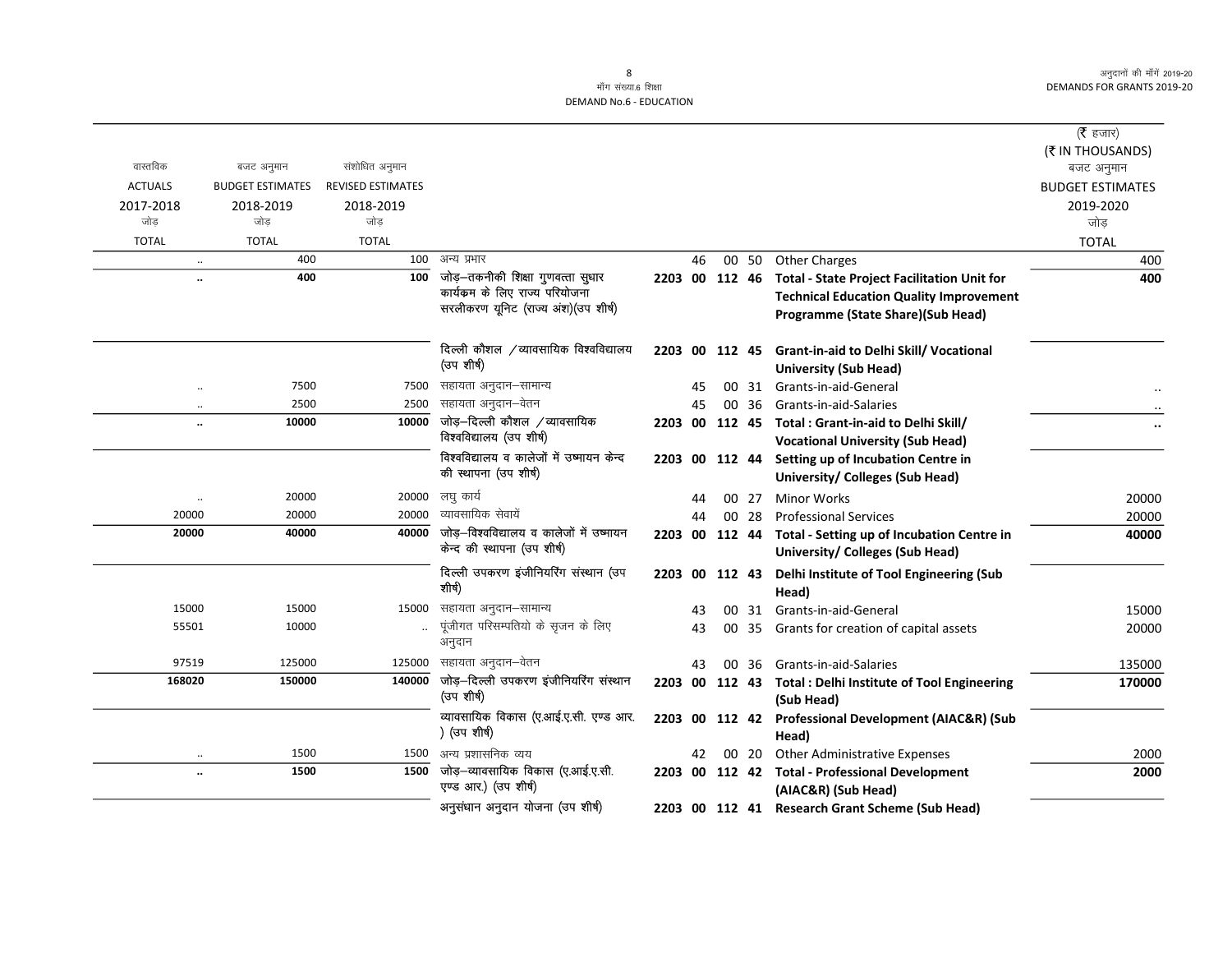|                |                         |                          |                                                                                           |                |    |        |       |                                                                                   | ( $\bar{\tau}$ हजार)    |
|----------------|-------------------------|--------------------------|-------------------------------------------------------------------------------------------|----------------|----|--------|-------|-----------------------------------------------------------------------------------|-------------------------|
|                |                         |                          |                                                                                           |                |    |        |       |                                                                                   | (₹ IN THOUSANDS)        |
| वास्तविक       | बजट अनुमान              | संशोधित अनुमान           |                                                                                           |                |    |        |       |                                                                                   | बजट अनुमान              |
| <b>ACTUALS</b> | <b>BUDGET ESTIMATES</b> | <b>REVISED ESTIMATES</b> |                                                                                           |                |    |        |       |                                                                                   | <b>BUDGET ESTIMATES</b> |
| 2017-2018      | 2018-2019               | 2018-2019                |                                                                                           |                |    |        |       |                                                                                   | 2019-2020               |
| जोड            | जोड                     | जोड                      |                                                                                           |                |    |        |       |                                                                                   | जोड                     |
| <b>TOTAL</b>   | <b>TOTAL</b>            | <b>TOTAL</b>             |                                                                                           |                |    |        |       |                                                                                   | <b>TOTAL</b>            |
| 100000         | 50000                   | 50000                    | सहायता अनुदान–सामान्य                                                                     |                | 41 |        |       | 00 31 Grants-in-aid-General                                                       | 100000                  |
| 100000         | 50000                   | 50000                    | जोड़-अनुसंधान अनुदान योजना (उप शीर्ष)                                                     |                |    |        |       | 2203 00 112 41 Total : Research Grant Scheme (Sub Head)                           | 100000                  |
|                |                         |                          | संस्थान/उद्योग सहभागिता योजना (उप<br>शीर्ष)                                               | 2203 00 112 40 |    |        |       | Institute/Industries Interaction Scheme<br>(Sub Head)                             |                         |
| $\cdot\cdot$   | 10000                   | 1000                     | अन्य प्रशासनिक व्यय                                                                       |                | 40 |        | 00 20 | <b>Other Administrative Expenses</b>                                              | 5000                    |
|                | 10000                   | 1000                     | जोड़–संस्थान/उद्योग सहभागिता योजना<br>(उप शीर्ष)                                          | 2203 00 112 40 |    |        |       | Total - Institute/ Industries Interaction<br><b>Scheme (Sub Head)</b>             | 5000                    |
| 1303071        | 1400270                 | 1301569                  | जोड़-इंजिनियरिंग/तकनिकी कालेज और<br>संस्थान (लघु शीर्ष)                                   | 2203 00 112    |    |        |       | Total - Engineering/Technical College &<br>Institutes (Minor Head)                | 1278630                 |
|                |                         |                          | अनूसुचित जातियों के लिए विशेष घटक<br>योजना (लघु शीर्ष)                                    | 2203 00 789    |    |        |       | <b>Special Component Plan for Scheduled</b><br><b>Castes (Minor Head)</b>         |                         |
|                |                         |                          | अ.ज./अ.ज.जा. के पोलिटेक्निक छात्रों<br>के लिए सुविधाएं (एस.सी.एस.पी.) (उप<br>शीर्ष)       | 2203 00 789 99 |    |        |       | Facilities for polytechnic students of SC/ST<br>Category (SCSP)(Sub Head)         |                         |
| 639            | 1300                    | 1300                     | छात्रवृति एवं वजीफा                                                                       |                | 99 |        |       | 00 34 Scholarship & Stipend                                                       | 1300                    |
| 639            | 1300                    | 1300                     | जोड़– अ.ज./अ.ज.जा. के पोलिटेक्निक<br>छात्रों के लिए सुविधाएं (एस.सी.एस.पी.)<br>(उप शीर्ष) | 2203 00 789 99 |    |        |       | Total - Facilities for polytechnic students<br>of SC/ST Category (SCSP)(Sub Head) | 1300                    |
| 639            | 1300                    | 1300                     | जोड़—अनूसुचित जातियों के लिए विशेष<br>घटक योजना (लघु शीर्ष)                               | 2203 00 789    |    |        |       | <b>Total - Special Component Plan for</b><br><b>Scheduled Castes (Minor Head)</b> | 1300                    |
|                |                         |                          | अन्य व्यय (लघु शीर्ष)                                                                     | 2203 00        |    | 800    |       | <b>Other Expenditure (Minor Head)</b>                                             |                         |
|                |                         |                          | कर्मचारी विकास (उप शीर्ष)                                                                 | 2203 00        |    | 800 63 |       | <b>Staff Development (Sub Head)</b>                                               |                         |
| 5530           | 25000                   | 2500                     | व्यावसायिक सेवायें                                                                        |                | 63 |        | 00 28 | <b>Professional Services</b>                                                      | 10000                   |
| 5530           | 25000                   | 2500                     | जोड़- कर्मचारी विकास (उप शीर्ष)                                                           | 2203           | 00 | 800 63 |       | <b>Total - Staff Development (Sub Head)</b>                                       | 10000                   |
| 5530           | 25000                   | 2500                     | जोड़-अन्य व्यय (लघु शीर्ष)                                                                | 2203 00 800    |    |        |       | <b>Total - Other Expenditure (Minor Head)</b>                                     | 10000                   |
| 2462773        | 3039074                 | 2637198                  | जोड़-मुख्य शीर्ष "2203"                                                                   | 2203           |    |        |       | <b>TOTAL - MAJOR HEAD"2203"</b>                                                   | 3360586                 |
|                |                         |                          | मुख्य शीर्ष "2230"                                                                        |                |    |        |       | MAJOR HEAD "2230"                                                                 |                         |
|                |                         |                          | श्रम व रोजगार (मुख्य शीर्ष)                                                               | 2230           |    |        |       | Labour, Employment and Skill<br><b>Development (Major Head)</b>                   |                         |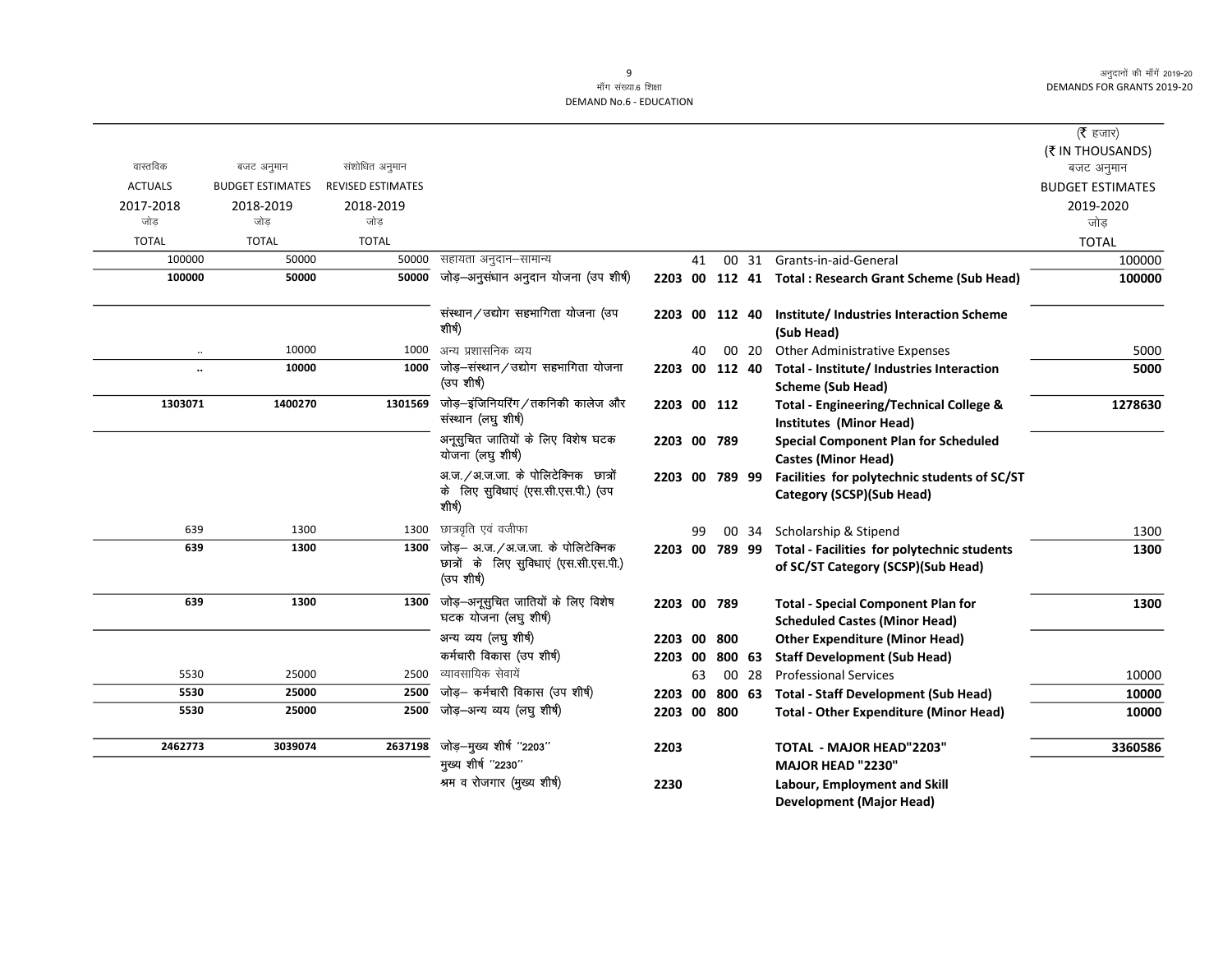#### 10 माँग संख्या.6 शिक्षा **DEMAND No.6 - EDUCATION**

|                |                         |                          |                                                |             |    |        |       |                                                                    | (रै हजार)               |
|----------------|-------------------------|--------------------------|------------------------------------------------|-------------|----|--------|-------|--------------------------------------------------------------------|-------------------------|
|                |                         |                          |                                                |             |    |        |       |                                                                    | (₹ IN THOUSANDS)        |
| वास्तविक       | बजट अनुमान              | संशोधित अनुमान           |                                                |             |    |        |       |                                                                    | बजट अनुमान              |
| <b>ACTUALS</b> | <b>BUDGET ESTIMATES</b> | <b>REVISED ESTIMATES</b> |                                                |             |    |        |       |                                                                    | <b>BUDGET ESTIMATES</b> |
| 2017-2018      | 2018-2019               | 2018-2019                |                                                |             |    |        |       |                                                                    | 2019-2020               |
| जोड            | जोड                     | जोड                      |                                                |             |    |        |       |                                                                    | जोड                     |
| <b>TOTAL</b>   | <b>TOTAL</b>            | <b>TOTAL</b>             |                                                |             |    |        |       |                                                                    | <b>TOTAL</b>            |
|                |                         |                          | प्रशिक्षण (उप मुख्य शीर्ष)                     | 2230 03     |    |        |       | <b>Training (Sub Major head)</b>                                   |                         |
|                |                         |                          | निर्देशन एवं प्रशासन (लघु शीर्ष)               | 2230 03 001 |    |        |       | <b>Direction and Administration (Minor Head)</b>                   |                         |
|                |                         |                          | औद्योगिक प्रशिक्षण निदेशालय (उप शीर्ष)         | 2230 03     |    |        |       | 001 99 Dte. of Industrial Training (Sub Head)                      |                         |
| 49234          | 65462                   | 59616                    | वेतन                                           |             | 99 |        |       | 00 01 Salaries                                                     | 58000                   |
| $\ddotsc$      | 500                     |                          | मजदूरी                                         |             | 99 |        | 00 02 | Wages                                                              | 3000                    |
| $\ddotsc$      | 10                      | 10                       | समयोपरि भत्ता                                  |             | 99 |        | 00 03 | O.T.A.                                                             | 20                      |
| 789            | 1800                    | 1500                     | चिकित्सा उपचार                                 |             | 99 |        | 00 06 | <b>Medical Treatment</b>                                           | 2800                    |
| 273            | 400                     | 475                      | घरेलू यात्रा व्यय                              |             | 99 |        | 00 11 | <b>Domestic Travel Expenses</b>                                    | 475                     |
| 102            | 500                     | 200                      | विदेश यात्रा व्यय                              |             | 99 |        | 00 12 | <b>Foreign Travel Expenses</b>                                     | 500                     |
| 2984           | 6150                    | 6740                     | कार्यालय व्यय                                  |             | 99 |        | 00 13 | <b>Office Expenses</b>                                             | 5740                    |
| 181            | 220                     | 190                      | किराया, महसूल और कर                            |             | 99 |        | 00 14 | Rents, Rates and Taxes                                             | 220                     |
| 36             | 550                     | 250                      | विज्ञापन व प्रचार                              |             | 99 |        | 00 26 | Advertisement & Publicity                                          | 300                     |
| 543            | 1700                    | 700                      | व्यावसायिक सेवायें                             |             | 99 |        | 00 28 | <b>Professional Services</b>                                       | 1500                    |
| 436            | 2600                    | 3400                     | अन्य प्रभार                                    |             | 99 |        | 00 50 | <b>Other Charges</b>                                               | 1200                    |
| 54578          | 79892                   | 73081                    | जोड़—औद्योगिक प्रशिक्षण निदेशालय (उप<br>शीर्ष) | 2230 03     |    | 001 99 |       | <b>Total - Directorate of Industrial Training</b>                  | 73755                   |
|                |                         |                          | 25 विश्व स्तर कौशल केन्द्रों की स्थापना        |             |    |        |       | (Sub Head)                                                         |                         |
|                |                         |                          | (उप शीर्ष)                                     | 2230        |    |        |       | 03 001 97 Setting up of 25 World Class Skill Centres<br>(Sub Head) |                         |
|                | 1482000                 | 8000                     | वेतन                                           |             | 97 |        | 00 01 | Salaries                                                           | 193800                  |
|                | 236000                  | 2000                     | कार्यालय व्यय                                  |             | 97 |        | 00 13 | <b>Office Expenses</b>                                             | 30000                   |
|                | 244000                  | 2500                     | आपूर्ति और सामग्री                             |             | 97 |        | 00 21 | Supplies & Materials                                               | 2500                    |
| $\ddotsc$      | 94000                   | $\ddotsc$                | लघु कार्य                                      |             | 97 |        | 00 27 | <b>Minor Works</b>                                                 | 1200                    |
| $\ddotsc$      | 94000                   |                          | 4000 अन्य प्रभार                               |             | 97 |        | 00 50 | <b>Other Charges</b>                                               | 2500                    |
| $\ddotsc$      | 2150000                 | 16500                    | जोड़- 25 विश्व स्तर कौशल केन्द्रों की          | 2230 03     |    |        |       | 001 97 Total - Setting up of 25 World Class Skill                  | 230000                  |
|                |                         |                          | स्थापना (उप शीर्ष)                             |             |    |        |       | <b>Centres (Sub Head)</b>                                          |                         |
| 54578          | 2229892                 | 89581                    | जोड़-निर्देशन एवं प्रशासन (लघु शीर्ष)          | 2230 03 001 |    |        |       | <b>Total - Direction and Administration</b>                        | 303755                  |
|                |                         |                          | शिल्पकार व पर्यवेक्षकों का प्रशिक्षण (लघु      |             |    |        |       | (Minor Head)                                                       |                         |
|                |                         |                          | शीर्ष)                                         | 2230 03 003 |    |        |       | <b>Training of Craftsman and Supervisors</b><br>(Minor Head)       |                         |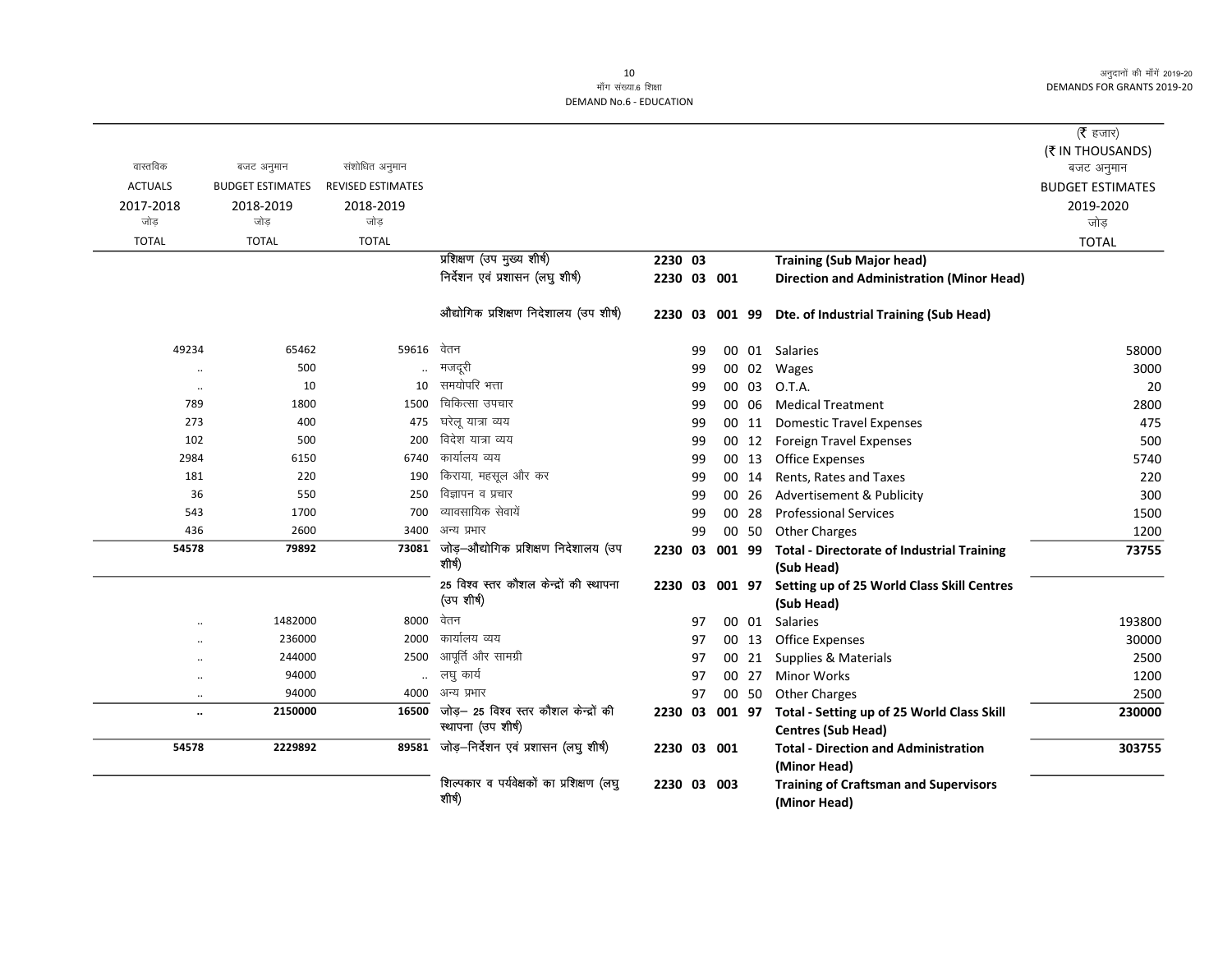|                  |                         |                          |                                                                            |                |    |                |       |                                                    | ( $\bar{\tau}$ हजार)    |
|------------------|-------------------------|--------------------------|----------------------------------------------------------------------------|----------------|----|----------------|-------|----------------------------------------------------|-------------------------|
| वास्तविक         | बजट अनुमान              | संशोधित अनुमान           |                                                                            |                |    |                |       |                                                    | (そ IN THOUSANDS)        |
| <b>ACTUALS</b>   | <b>BUDGET ESTIMATES</b> | <b>REVISED ESTIMATES</b> |                                                                            |                |    |                |       |                                                    | बजट अनुमान              |
|                  |                         |                          |                                                                            |                |    |                |       |                                                    | <b>BUDGET ESTIMATES</b> |
| 2017-2018<br>जोड | 2018-2019<br>जोड        | 2018-2019<br>जोड         |                                                                            |                |    |                |       |                                                    | 2019-2020<br>जोड़       |
| <b>TOTAL</b>     | <b>TOTAL</b>            | <b>TOTAL</b>             |                                                                            |                |    |                |       |                                                    |                         |
|                  |                         |                          | शिल्पकार प्रशिक्षण योजना (उप शीर्ष)                                        |                |    |                |       |                                                    | <b>TOTAL</b>            |
|                  |                         |                          |                                                                            |                |    |                |       | 2230 03 003 99 Craftsman Training Scheme(Sub Head) |                         |
| 759769           | 984314                  | 877606                   | वेतन                                                                       |                | 99 |                |       | 00 01 Salaries                                     | 950000                  |
| 407              | 1800                    | 1300                     | मजदूरी                                                                     |                | 99 |                | 00 02 | Wages                                              | 6770                    |
|                  | 54                      | 10                       | समयोपरि भत्ता                                                              |                | 99 |                | 00 03 | O.T.A.                                             | q                       |
| 23718            | 27450                   | 26900                    | चिकित्सा उपचार                                                             |                | 99 |                | 00 06 | <b>Medical Treatment</b>                           | 26900                   |
| 3347             | 4830                    | 4910                     | घरेलू यात्रा व्यय                                                          |                | 99 |                | 00 11 | <b>Domestic Travel Expenses</b>                    | 5705                    |
| 54579            | 73000                   | 64540                    | कार्यालय व्यय                                                              |                | 99 |                | 00 13 | <b>Office Expenses</b>                             | 70482                   |
| 5294             | 5695                    | 11345                    | किराया, महसूल और कर                                                        |                | 99 |                | 00 14 | Rents. Rates and Taxes                             | 6925                    |
| 18525            | 22998                   | 22825                    | आपूर्ति और सामग्री                                                         |                | 99 |                | 00 21 | Supplies & Materials                               | 23000                   |
| $\ldots$         | 450                     | 100                      | विज्ञापन व प्रचार                                                          |                | 99 |                | 00 26 | Advertisement & Publicity                          | 150                     |
| 28               | 800                     | 310                      | लघु कार्य                                                                  |                | 99 |                | 00 27 | <b>Minor Works</b>                                 | 350                     |
| 247              | 1300                    | 900                      | व्यावसायिक सेवायें                                                         |                | 99 |                | 00 28 | <b>Professional Services</b>                       | 900                     |
| 1254             | 2923                    | 2275                     | छात्रवृति एवं वजीफा                                                        |                | 99 |                | 00 34 | Scholarship & Stipend                              | 2523                    |
| $\cdot\cdot$     |                         |                          | अन्य प्रभार                                                                |                | 99 |                | 00 50 | <b>Other Charges</b>                               |                         |
| 5172             | 7350                    | 5850                     | स्वीकृत                                                                    |                |    |                |       | Voted                                              | 6725                    |
| 1375             | $\ldots$                | 280                      | भारित                                                                      |                |    |                |       | Charged                                            | $\ddotsc$               |
|                  |                         |                          | सूचना तकनीक                                                                |                | 99 | 99             |       | <b>Information Technology</b>                      |                         |
| $\cdot\cdot$     | 320                     | 220                      | कार्यालय व्यय                                                              |                | 99 |                | 99 13 | <b>Office Expenses</b>                             | 220                     |
| 873715           | 1133284                 | 1019371                  | जोड़-शिल्पकार प्रशिक्षण योजना (उप शीर्ष)                                   | 2230 03 003 99 |    |                |       | <b>Total - Craftsman Training Scheme (Sub</b>      | 1100659                 |
|                  |                         |                          |                                                                            |                |    |                |       | Head)                                              |                         |
| 872340           | 1133284                 | 1019091                  | स्वीकृत                                                                    |                |    |                |       | Voted                                              | 1100659                 |
| 1375             | $\ddot{\phantom{0}}$    | 280                      | भारित                                                                      |                |    |                |       | Charged                                            | $\cdot \cdot$           |
|                  |                         |                          | निदेशालय के अर्न्तगत संस्थानो मे सुरक्षा<br>एवं सफाई का निजीकरण (उप शीर्ष) |                |    | 2230 03 003 76 |       | Privatisation of security and sanitation in        |                         |
|                  |                         |                          |                                                                            |                |    |                |       | the institutions under Directorate (Sub            |                         |
|                  |                         |                          |                                                                            |                |    |                |       | Head)                                              |                         |
| 63502            | 57550                   | 57250                    | कार्यालय व्यय<br>जोड़–निदेशालय के अर्न्तगत संस्थानो मे                     |                | 76 |                | 00 13 | Office Expenses                                    | 64800                   |
| 63502            | 57550                   | 57250                    | सुरक्षा एवं सफाई का निजीकरण (उप शीर्ष)                                     | 2230 03 003 76 |    |                |       | <b>Total - Privatisation of security and</b>       | 64800                   |
|                  |                         |                          |                                                                            |                |    |                |       | sanitation in the institutions under               |                         |
|                  |                         |                          |                                                                            |                |    |                |       | <b>Directorate (Sub Head)</b>                      |                         |
|                  |                         |                          | प्रशिक्षकों का प्रशिक्षण (उप शीर्ष)                                        |                |    |                |       | 2230 03 003 72 Training of Trainers (Sub Head)     |                         |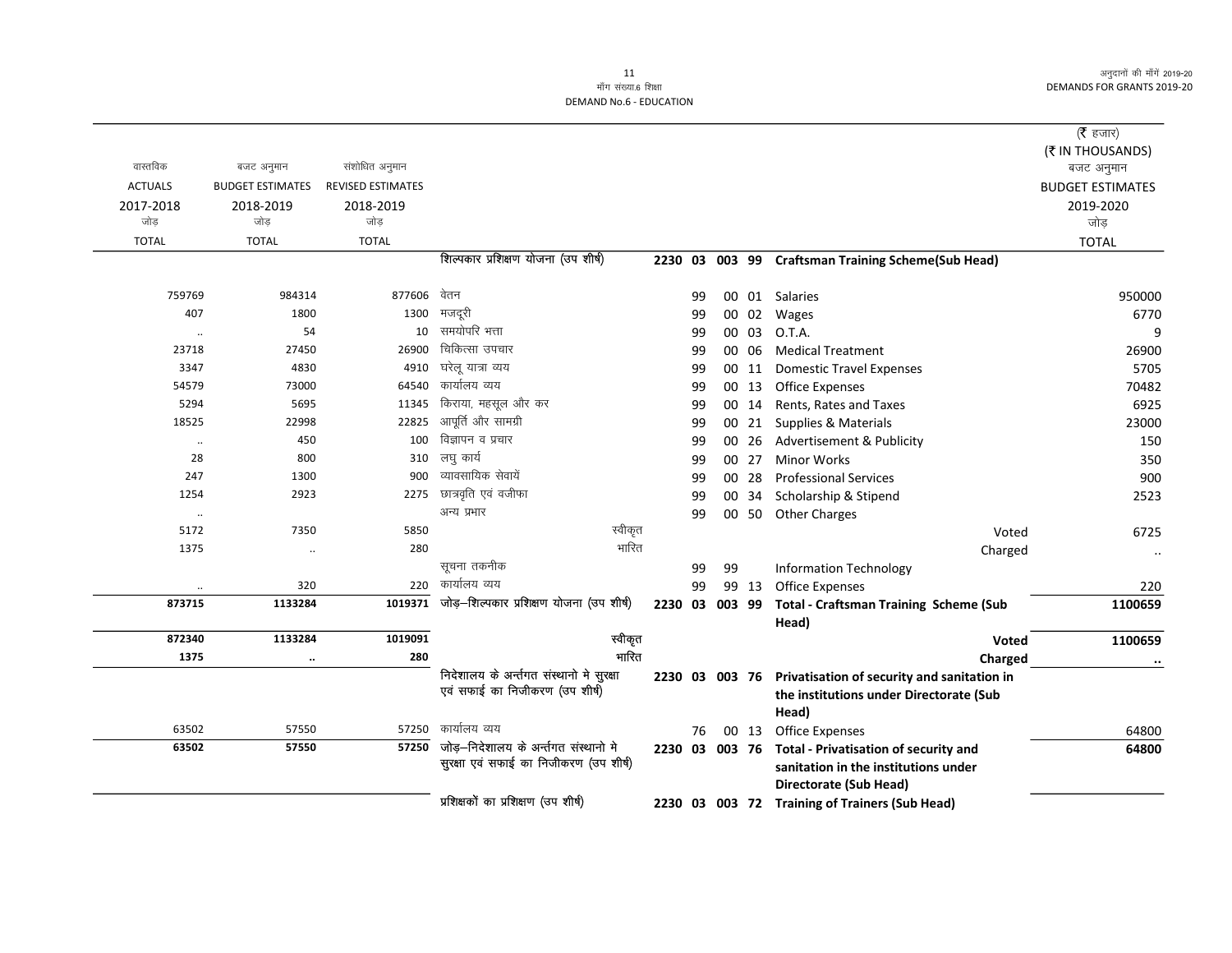|                      |                         |                          |                                              |             |    |                |       |                                                             | ( <b>रै</b> हजार)       |
|----------------------|-------------------------|--------------------------|----------------------------------------------|-------------|----|----------------|-------|-------------------------------------------------------------|-------------------------|
|                      |                         |                          |                                              |             |    |                |       |                                                             | (₹ IN THOUSANDS)        |
| वास्तविक             | बजट अनुमान              | संशोधित अनुमान           |                                              |             |    |                |       |                                                             | बजट अनुमान              |
| <b>ACTUALS</b>       | <b>BUDGET ESTIMATES</b> | <b>REVISED ESTIMATES</b> |                                              |             |    |                |       |                                                             | <b>BUDGET ESTIMATES</b> |
| 2017-2018            | 2018-2019               | 2018-2019                |                                              |             |    |                |       |                                                             | 2019-2020               |
| जोड                  | जोड                     | जोड                      |                                              |             |    |                |       |                                                             | जोड                     |
| <b>TOTAL</b>         | <b>TOTAL</b>            | <b>TOTAL</b>             |                                              |             |    |                |       |                                                             | <b>TOTAL</b>            |
| 87                   | 5000                    | 2500                     | अन्य प्रभार                                  |             | 72 |                |       | 00 50 Other Charges                                         | 5000                    |
| 87                   | 5000                    | 2500                     | जोड़—प्रशिक्षकों का प्रशिक्षण (उप शीर्ष)     |             |    |                |       | 2230 03 003 72 Total - Training of Trainers (Sub Head)      | 5000                    |
|                      |                         |                          | तकनीकी शिक्षा संस्थान समिति (उप शीर्ष)       |             |    |                |       | 2230 03 003 71 Takniki Shiksha Sansthan Samiti (Sub Head)   |                         |
| 350                  | 1000                    | 1000                     | लघु कार्य                                    |             | 71 |                | 00 27 | <b>Minor Works</b>                                          | 1000                    |
| 350                  | 1000                    | 1000                     | जोड़—तकनीकी शिक्षा संस्थान समिति (उप         |             |    |                |       | 2230 03 003 71 Total - Takniki Shiksha Sansthan Samiti      | 1000                    |
|                      |                         |                          | शीर्ष)                                       |             |    |                |       | (Sub Head)                                                  |                         |
|                      |                         |                          | तकनीकी शिक्षा समुदाय को बढ़ावा (उप<br>शीर्ष) | 2230        |    | 03 003 70      |       | <b>Technical Education Community Outreach</b><br>(Sub Head) |                         |
| 6352                 | 6800                    | 6800                     | व्यावसायिक सेवायें                           |             | 70 |                | 00 28 | <b>Professional Services</b>                                | 7000                    |
| 6352                 | 6800                    | 6800                     | जोड़—तकनीकी शिक्षा समुदाय को बढ़ावा          |             |    |                |       | 2230 03 003 70 Total - Technical Education Community        | 7000                    |
|                      |                         |                          | (उप शीर्ष)                                   |             |    |                |       | <b>Outreach (Sub Head)</b>                                  |                         |
| 944006               | 1203634                 | 1086921                  | जोड़—शिल्पकार व पर्यवेक्षकों का प्रशिक्षण    | 2230 03 003 |    |                |       | <b>Total - Training Of Craftsman and</b>                    | 1178459                 |
|                      |                         |                          | (लघु शीर्ष)                                  |             |    |                |       | <b>Supervisors (Minor Head)</b>                             |                         |
| 942631               | 1203634                 | 1086641                  | स्वीकृत                                      |             |    |                |       | <b>Voted</b>                                                | 1178459                 |
| 1375                 | $\ddot{\phantom{a}}$    | 280                      | भारित                                        |             |    |                |       | Charged                                                     |                         |
|                      |                         |                          | औद्योगिक प्रशिक्षण संस्थान (लघु शीर्ष)       | 2230 03 101 |    |                |       | <b>Industrial Training Institutes (Minor Head)</b>          |                         |
|                      |                         |                          | व्यवसायिक प्रशिक्षण सुधार (उप शीर्ष)         |             |    | 2230 03 101 94 |       | <b>Vocational Training Improvement Project</b>              |                         |
|                      |                         |                          |                                              |             |    |                |       | (Sub Head)                                                  |                         |
|                      |                         |                          | विश्व बैंक अंश (सी.एस.एस.)                   |             | 94 | 97             |       | <b>World Bank Share (CSS)</b>                               |                         |
| $\ddotsc$            | 10000                   | 2000                     | लघु कार्य                                    |             | 94 |                | 97 27 | <b>Minor Works</b>                                          | 9000                    |
| $\ldots$             | 10000                   | 2000                     | जोड़—विश्व बैंक अंश (सी.एस.एस.)              |             | 94 | 97             |       | <b>Total - World Bank Share (CSS)</b>                       | 9000                    |
|                      |                         |                          | राज्य अंश                                    |             | 94 | 98             |       | <b>State Share</b>                                          |                         |
| $\ddotsc$            | 2500                    | 1000                     | लघु कार्य                                    |             | 94 |                | 98 27 | <b>Minor Works</b>                                          | 2500                    |
| $\ddotsc$            | 2500                    | 1000                     | जोड–राज्य अंश                                |             | 94 | 98             |       | <b>Total - State Share</b>                                  | 2500                    |
| $\ddot{\phantom{a}}$ | 12500                   | 3000                     | जोड़—व्यवसायिक प्रशिक्षण सुधार (उप शीर्ष)    | 2230 03     |    | 101 94         |       | <b>Total -Vocational Training Improvement</b>               | 11500                   |
|                      |                         |                          |                                              |             |    |                |       | Project (Sub Head)                                          |                         |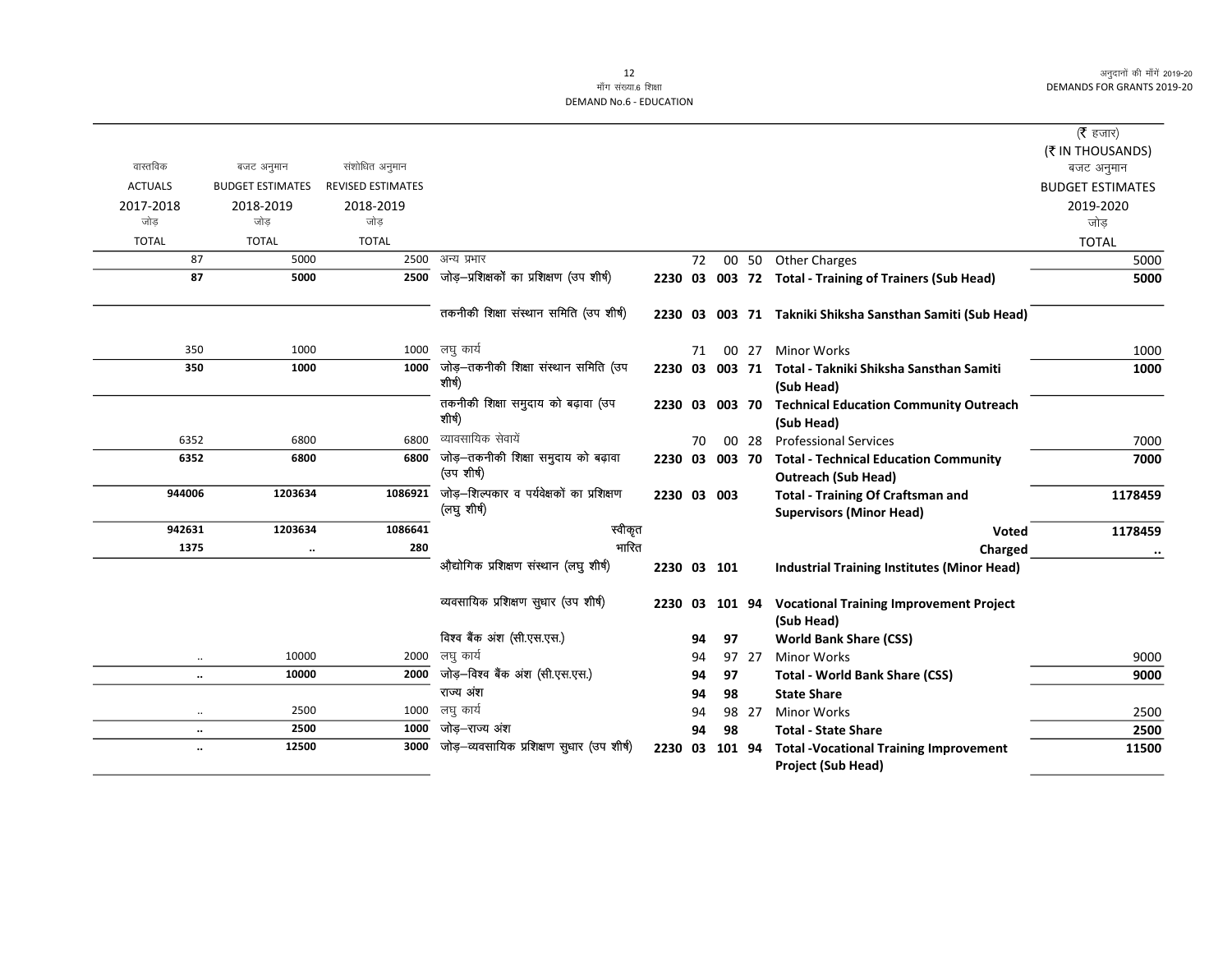|                   |                         |                          |                                                                                                         |                |    |                |       |                                                                                                                        | ( $\bar{\tau}$ हजार)           |
|-------------------|-------------------------|--------------------------|---------------------------------------------------------------------------------------------------------|----------------|----|----------------|-------|------------------------------------------------------------------------------------------------------------------------|--------------------------------|
| वास्तविक          | बजट अनुमान              | संशोधित अनुमान           |                                                                                                         |                |    |                |       |                                                                                                                        | (₹ IN THOUSANDS)<br>बजट अनुमान |
| <b>ACTUALS</b>    | <b>BUDGET ESTIMATES</b> | <b>REVISED ESTIMATES</b> |                                                                                                         |                |    |                |       |                                                                                                                        | <b>BUDGET ESTIMATES</b>        |
| 2017-2018<br>जोड़ | 2018-2019<br>जोड        | 2018-2019<br>जोड़        |                                                                                                         |                |    |                |       |                                                                                                                        | 2019-2020<br>जोड़              |
| <b>TOTAL</b>      | <b>TOTAL</b>            | <b>TOTAL</b>             |                                                                                                         |                |    |                |       |                                                                                                                        | <b>TOTAL</b>                   |
|                   |                         |                          | छात्रों के लिए उद्यमिता विकास कार्यक्रम<br>(आईटीआई) (उप शीर्ष)                                          | 2230 03 101 93 |    |                |       | <b>Entrepreneurship Development</b><br>Programme for Students (ITI) (Sub Head)                                         |                                |
| $\cdot\cdot$      |                         | $\ddotsc$                | अन्य प्रभार                                                                                             |                | 93 |                |       | 00 50 Other Charges                                                                                                    | 50000                          |
|                   | $\ddotsc$               |                          | जोड-छात्रों के लिए उद्यमिता विकास<br>कार्यक्रम (आईटीआई) (उप शीर्ष)                                      |                |    | 2230 03 101 93 |       | <b>Total - Entrepreneurship Development</b><br>Programme for Students (ITI) (Sub Head)                                 | 50000                          |
|                   | 12500                   | 3000                     | जोड़—औद्योगिक प्रशिक्षण संस्थान (लघु शीर्ष)                                                             | 2230 03 101    |    |                |       | <b>Total - Industrial Training Institutes (Minor</b><br>Head)                                                          | 61500                          |
|                   |                         |                          | अनूसुचित जातियों के लिए विशेष घटक<br>योजना (लघु शीर्ष)                                                  | 2230 03 789    |    |                |       | <b>Special Component Plan for Scheduled</b><br><b>Castes (Minor Head)</b>                                              |                                |
|                   |                         |                          | अ.ज./अ.ज.जा. के लिए प्रशिक्षण व<br>मार्गदर्शन केन्द्र (एस.सी.एस.पी) (उप शीर्ष)                          |                |    | 2230 03 789 99 |       | Coaching-cum-guidance centre for SC/STs<br>(SCSP) (Sub Head)                                                           |                                |
| 514               | 3000                    | 4200                     | छात्रवृति एवं वजीफा                                                                                     |                | 99 |                | 00 34 | Scholarship & Stipend                                                                                                  | 4200                           |
| 514               | 3000                    | 4200                     | जोड़— अ.ज./अ.ज.जा. के लिए प्रशिक्षण व<br>मार्गदर्शन केन्द्र (एस.सी.एस.पी) (उप शीर्ष)                    | 2230 03 789 99 |    |                |       | Total - Coaching-cum-guidance centre for<br>SC/STs (SCSP) (Sub Head)                                                   | 4200                           |
|                   |                         |                          | अ.जा. के मजदूरों को स्वरोजगार हेतु अल्प<br>अवधि पाठ्यकम का प्रशिक्षण (एस.सी.एस.<br>पी) (उप शीर्ष)       |                |    | 2230 03 789 98 |       | Training to SC Labourers through short<br>term courses for self employment (SCSP)<br>(Sub Head)                        |                                |
| 262               | 1000                    | 800                      | छात्रवृति एवं वजीफा                                                                                     |                | 98 |                |       | 00 34 Scholarship & Stipend                                                                                            | 800                            |
| 262               | 1000                    | 800                      | जोड़– अ.जा. के मजदूरों को स्वरोजगार<br>हेतू अल्प अवधि पाठ्यकम का प्रशिक्षण (एस.<br>सी.एस.पी) (उप शीर्ष) |                |    |                |       | 2230 03 789 98 Total - Training to SC Labourers through<br>short term courses for self employment<br>(SCSP) (Sub Head) | 800                            |
|                   |                         |                          | विश्व बैंक के शेयर (एस.सी.एस.पी) (सी.एस.<br>एस.) (उप शीर्ष)                                             |                |    |                |       | 2230 03 789 97 World Bank Share (SCSP)(CSS) (Sub Head)                                                                 |                                |
|                   | 1000                    |                          | 500 लघु कार्य                                                                                           |                | 97 |                | 00 27 | <b>Minor Works</b>                                                                                                     | 1000                           |
|                   | 1000                    | 500                      | जोड़- विश्व बैंक के शेयर (एस.सी.एस.पी)<br>(सी.एस.एस.) (उप शीर्ष)                                        | 2230 03        |    | 789 97         |       | Total - World Bank Share (SCSP)(CSS) (Sub<br>Head)                                                                     | 1000                           |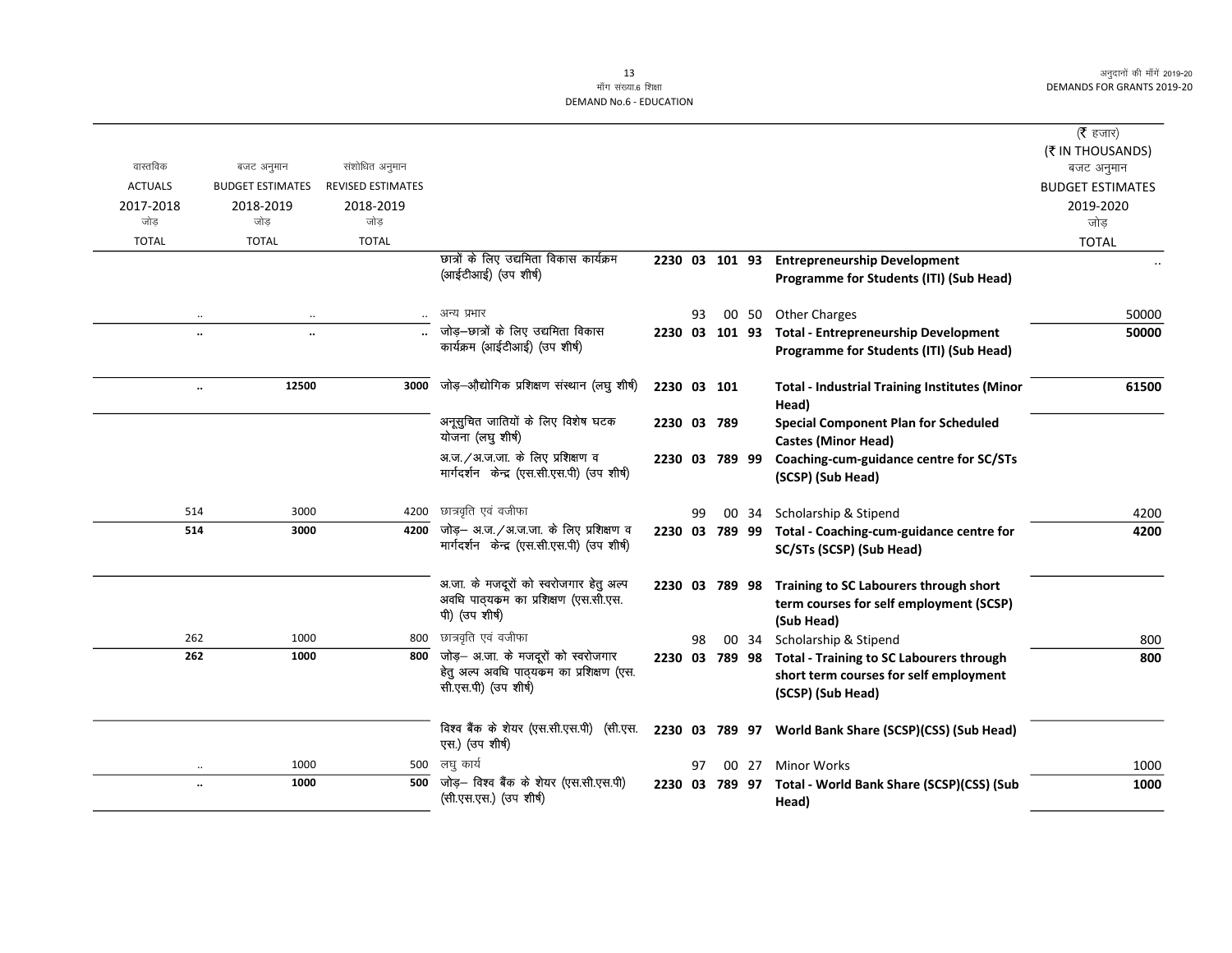|                      |                         |                          |                                           |                |    |        |       |                                                          | (रै हजार)               |
|----------------------|-------------------------|--------------------------|-------------------------------------------|----------------|----|--------|-------|----------------------------------------------------------|-------------------------|
|                      |                         |                          |                                           |                |    |        |       |                                                          | (₹ IN THOUSANDS)        |
| वास्तविक             | बजट अनुमान              | संशोधित अनुमान           |                                           |                |    |        |       |                                                          | बजट अनुमान              |
| <b>ACTUALS</b>       | <b>BUDGET ESTIMATES</b> | <b>REVISED ESTIMATES</b> |                                           |                |    |        |       |                                                          | <b>BUDGET ESTIMATES</b> |
| 2017-2018            | 2018-2019               | 2018-2019                |                                           |                |    |        |       |                                                          | 2019-2020               |
| जोड                  | जोड                     | जोड                      |                                           |                |    |        |       |                                                          | जोड                     |
| <b>TOTAL</b>         | <b>TOTAL</b>            | <b>TOTAL</b>             |                                           |                |    |        |       |                                                          | <b>TOTAL</b>            |
|                      |                         |                          | विश्व बैंक के शेयर (राज्य अंश) (उप शीर्ष) |                |    |        |       | 2230 03 789 96 World Bank Share (State Share) (Sub Head) |                         |
| $\ddotsc$            | 300                     |                          | 200 लघु कार्य                             |                | 96 |        | 00 27 | <b>Minor Works</b>                                       | 300                     |
| $\ddot{\phantom{a}}$ | 300                     | 200                      | जोड़— विश्व बैंक के शेयर (राज्य अंश) (उप  | 2230 03 789 96 |    |        |       | <b>Total - World Bank Share (State Share)</b>            | 300                     |
|                      |                         |                          | शीर्ष)                                    |                |    |        |       | (Sub Head)                                               |                         |
| 776                  | 5300                    | 5700                     | जोड़—अनूसुचित जातियों के लिए विशेष        | 2230 03 789    |    |        |       | <b>TOTAL - Special Component Plan for</b>                | 6300                    |
|                      |                         |                          | घटक योजना (लघु शीर्ष)                     |                |    |        |       | <b>Scheduled Castes (Minor Head)</b>                     |                         |
|                      |                         |                          | अन्य व्यय (लघु शीर्ष)                     | 2230 03        |    | 800    |       | <b>Other Expenditure (Minor Head)</b>                    |                         |
|                      |                         |                          | दिल्ली स्कील मिशन सोसायटी को सहायता       | 2230 03        |    | 800 83 |       | <b>Grant-in-aid to Delhi Skill Mission Society</b>       |                         |
|                      |                         |                          | अनुदान (उप शीर्ष)                         |                |    |        |       | (Sub Head)                                               |                         |
| $\ddotsc$            | 800                     | 400                      | सहायता अनुदान–सामान्य                     |                | 83 |        | 00 31 | Grants-in-aid-General                                    | 800                     |
| $\ddotsc$            | 200                     | 100                      | सहायता अनुदान–वेतन                        |                | 83 |        | 00 36 | Grants-in-aid-Salaries                                   | 200                     |
| $\ddotsc$            | 1000                    | 500                      | जोड़–दिल्ली स्कील मिशन सोसायटी को         | 2230 03        |    | 800 83 |       | <b>Total: Grant-in-aid to Delhi Skill Mission</b>        | 1000                    |
|                      |                         |                          | सहायता अनुदान (उप शीर्ष)                  |                |    |        |       | Society (Sub Head)                                       |                         |
|                      |                         |                          | जोनापुर में कोशल केन्द्र (उप शीर्ष)       | 2230 03        |    | 800 81 |       | Skill Centre at Jonapur (Sub Head)                       |                         |
| 8488                 | 18000                   | 13000                    | वेतन                                      |                | 81 |        | 00 01 | Salaries                                                 | 14500                   |
| 7540                 | 14000                   | 6000                     | कार्यालय व्यय                             |                | 81 |        | 00 13 | Office Expenses                                          | 6500                    |
| 354                  | 6000                    | 1000                     | आपूर्ति और सामग्री                        |                | 81 |        | 00 21 | Supplies & Materials                                     | 1000                    |
| $\ddot{\phantom{a}}$ | 6000                    |                          | 1000 लघु कार्य                            |                | 81 |        | 00 27 | <b>Minor Works</b>                                       | 1000                    |
| 1319                 | 6000                    |                          | 2000 अन्य प्रभार                          |                | 81 |        | 00 50 | <b>Other Charges</b>                                     | 2000                    |
| 17701                | 50000                   | 23000                    | जोड़–जोनापुर में कोशल केन्द्र (उप शीर्ष)  | 2230 03        |    |        |       | 800 81 Total - Skill Centre at Jonapur (Sub Head)        | 25000                   |
|                      |                         |                          | कौशल विकास पहल योजना (सी.एस.एस)           | 2230 03        |    | 800 80 |       | <b>Skill Development Initiative Scheme (CSS)</b>         |                         |
|                      |                         |                          | (उप शीर्ष)                                |                |    |        |       | (Sub Head)                                               |                         |
|                      | 50000                   |                          | व्यावसायिक सेवायें                        |                | 80 |        | 00 28 | <b>Professional Services</b>                             |                         |
| $\ddot{\phantom{a}}$ | 50000                   |                          | जोड़-कौशल विकास पहल योजना (सी.एस.         | 2230 03        |    | 800 80 |       | <b>Total - Skill Development Initiative Scheme</b>       | $\cdot\cdot$            |
|                      |                         |                          | एस) (उप शीर्ष)                            |                |    |        |       | (CSS) (Sub Head)                                         |                         |
|                      |                         |                          | कौशल विकास पहल योजना (उप शीर्ष)           | 2230 03        |    | 800 79 |       | Skill Development Initiative Scheme (Sub                 |                         |
|                      |                         |                          |                                           |                |    |        |       | Head)                                                    |                         |
|                      | 5000                    |                          | 500 व्यावसायिक सेवायें                    |                | 79 |        | 00 28 | <b>Professional Services</b>                             | 5000                    |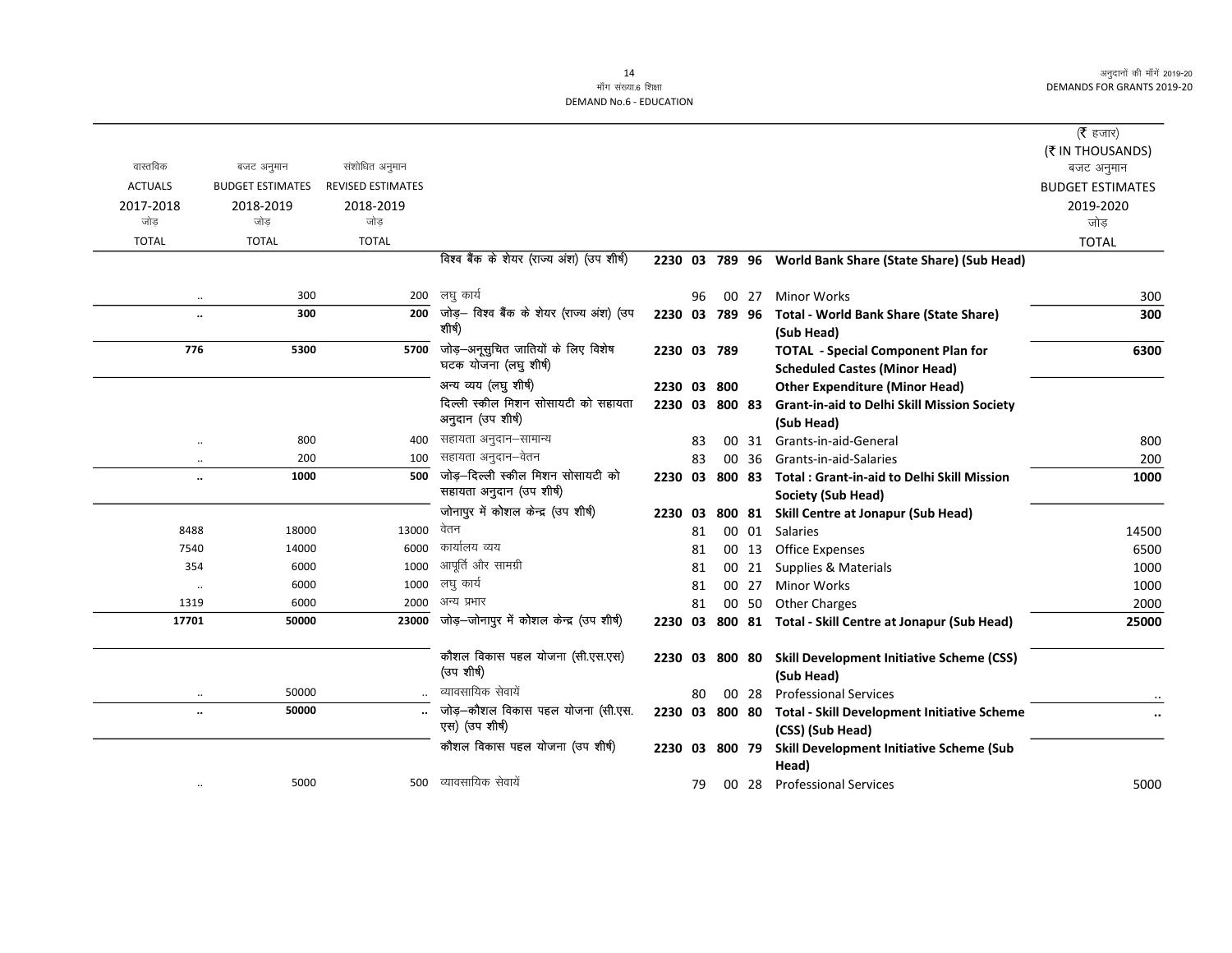### 15 माँग संख्या.6 शिक्षा

|                |                         |                          |                                                     |             |    |                 |       |                                                                   | (रै हजार)               |
|----------------|-------------------------|--------------------------|-----------------------------------------------------|-------------|----|-----------------|-------|-------------------------------------------------------------------|-------------------------|
|                |                         |                          |                                                     |             |    |                 |       |                                                                   | (₹ IN THOUSANDS)        |
| वास्तविक       | बजट अनुमान              | संशोधित अनुमान           |                                                     |             |    |                 |       |                                                                   | बजट अनुमान              |
| <b>ACTUALS</b> | <b>BUDGET ESTIMATES</b> | <b>REVISED ESTIMATES</b> |                                                     |             |    |                 |       |                                                                   | <b>BUDGET ESTIMATES</b> |
| 2017-2018      | 2018-2019               | 2018-2019                |                                                     |             |    |                 |       |                                                                   | 2019-2020               |
| जोड            | जोड                     | जोड                      |                                                     |             |    |                 |       |                                                                   | जोड                     |
| <b>TOTAL</b>   | <b>TOTAL</b>            | <b>TOTAL</b>             |                                                     |             |    |                 |       |                                                                   | <b>TOTAL</b>            |
| $\ddotsc$      | 5000                    | 500                      | जोड़—कौशल विकास पहल योजना (उप                       |             |    | 2230 03 800 79  |       | <b>Total - Skill Development Initiative Scheme</b>                | 5000                    |
|                |                         |                          | शीर्ष)                                              |             |    |                 |       | (Sub Head)                                                        |                         |
|                |                         |                          | स्वरोजगार समिति को सहायता अनुदान                    | 2230 03     |    | 800 78          |       | Grant in aid to society for self employment                       |                         |
|                |                         |                          | (उप शीर्ष)                                          |             |    |                 |       | (Sub Head)                                                        |                         |
| 1250           | 5000                    | 2000                     | सहायता अनुदान–सामान्य                               |             | 78 |                 | 00 31 | Grants-in-aid-General                                             | 2000                    |
| 750            | 3000                    | 1000                     | पूंजीगत परिसम्पतियो के सृजन के लिए<br>अनुदान        |             | 78 |                 | 00 35 | Grants for creation of capital assets                             | 3000                    |
| 16382          | 12000                   | 17000                    | सहायता अनुदान–वेतन                                  |             | 78 | 00 <sup>1</sup> | 36    | Grants-in-aid-Salaries                                            | 15000                   |
| 18382          | 20000                   | 20000                    | जोड़-स्वरोजगार समिति को सहायता<br>अनुदान (उप शीर्ष) | 2230        | 03 | 800 78          |       | Total : Grant in aid to society for self<br>employment (Sub Head) | 20000                   |
| 36083          | 126000                  | 44000                    | जोड़-अन्य व्यय (लघु शीर्ष)                          | 2230 03 800 |    |                 |       | <b>Total - Other Expenditure (Minor Head)</b>                     | 51000                   |
| 1035443        | 3577326                 | 1229202                  | जोड़—मुख्य शीर्ष "2230"                             | 2230        |    |                 |       | TOTAL - MAJOR HEAD"2230"                                          | 1601014                 |
| 1034068        | 3577326                 | 1228922                  | स्वीकृत                                             |             |    |                 |       | Voted                                                             | 1601014                 |
| 1375           | $\ddotsc$               | 280                      | भारित                                               |             |    |                 |       | Charged                                                           | $\ddot{\phantom{a}}$    |
| 3498216        | 6616400                 | 3866400                  | जोड़–राजस्व भाग                                     |             |    |                 |       | <b>TOTAL - REVENUE SECTION</b>                                    | 4961600                 |
| 3496841        | 6616400                 | 3866120                  | स्वीकृत                                             |             |    |                 |       | <b>Voted</b>                                                      | 4961600                 |
| 1375           | $\ddotsc$               | 280                      | भारित                                               |             |    |                 |       | Charged                                                           |                         |
|                |                         |                          | पूँजी भाग:                                          |             |    |                 |       | <b>CAPITAL SECTION:</b>                                           |                         |
|                |                         |                          | मुख्य शीर्ष "4202"                                  |             |    |                 |       | MAJOR HEAD "4202"                                                 |                         |
|                |                         |                          | शिक्षा, खेल, कला और संस्कृतिक पर पूँजी              | 4202        |    |                 |       | Capital Outlay on Education, Sports, Art                          |                         |
|                |                         |                          | परिव्यय (मुख्य शीर्ष)                               |             |    |                 |       | and Culture (Major head)                                          |                         |
|                |                         |                          | तकनीकी शिक्षा (उप मुख्य शीर्ष)                      | 4202 02     |    |                 |       | <b>Technical Education (Sub Major head)</b>                       |                         |
|                |                         |                          | पॉलिटेक्नीक (लघु शीर्ष)                             | 4202 02 104 |    |                 |       | <b>Polytechnics (Minor Head)</b>                                  |                         |
|                |                         |                          | उपकरण (उप शीर्ष)                                    |             |    | 4202 02 104 88  |       | <b>Equipment (Sub Head)</b>                                       |                         |
| 10227          | 120000                  | 80000                    | मशीनरी तथा उपकरण                                    |             | 88 |                 | 00 52 | Machinery & Equipment                                             | 100000                  |
| 10227          | 120000                  | 80000                    | जोड़–उपकरण (उप शीर्ष)                               | 4202 02     |    | 104 88          |       | <b>Total - Equipment (Sub Head)</b>                               | 100000                  |
|                |                         |                          | नए पॉलिटेक्निक की स्थापना (सी.एस.<br>एस)(उप शीर्ष)  |             |    | 4202 02 104 87  |       | Setting up new Polytechnics (CSS) (Sub<br>Head)                   |                         |
| $\cdot\cdot$   | 40000                   |                          | 40000 बड़े निर्माण कार्य                            |             | 87 |                 | 00 53 | <b>Major Works</b>                                                | 40000                   |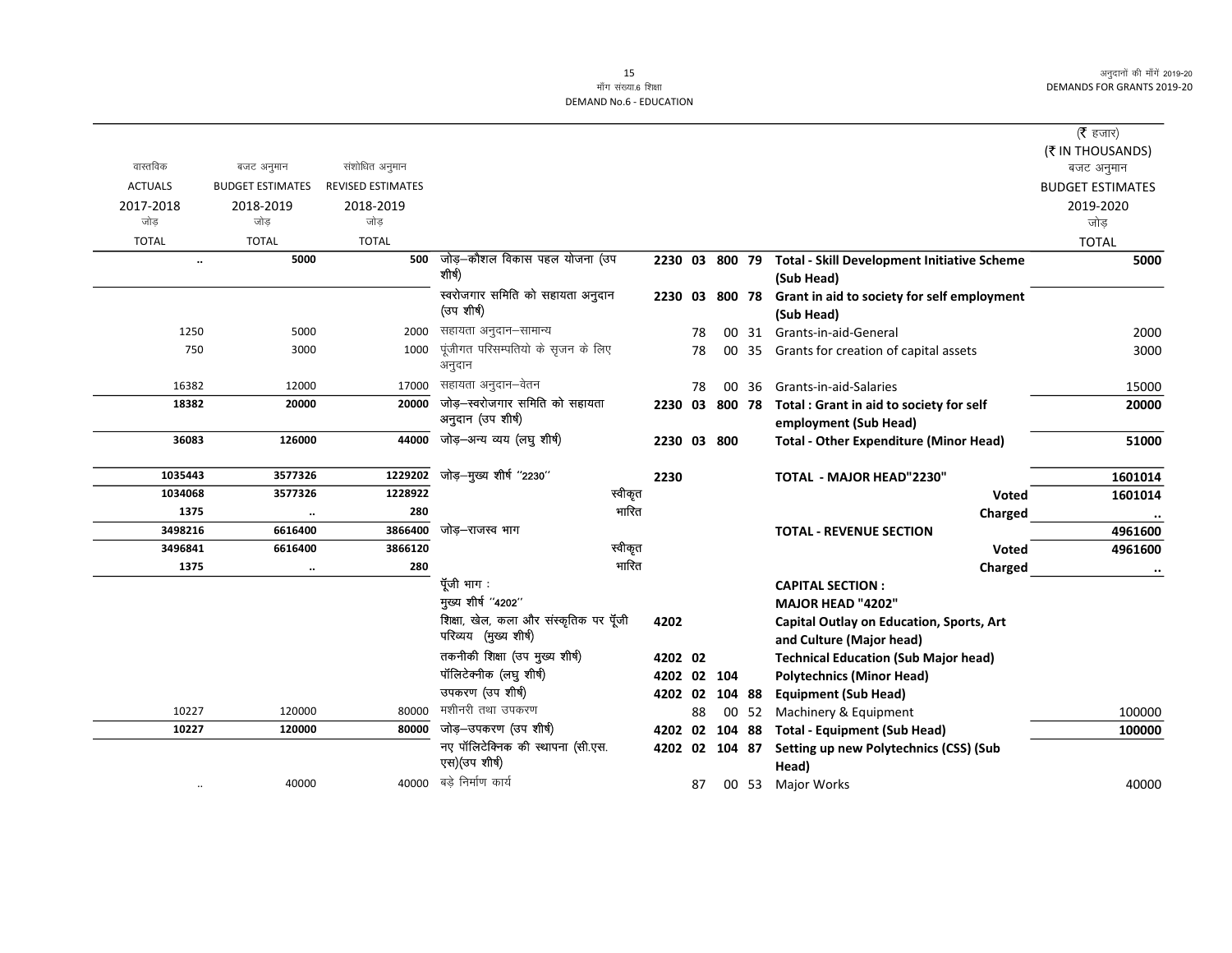|                      |                         |                          |                                                                                       |                |    |       |                                                                                       | ( $\bar{\tau}$ हजार)    |
|----------------------|-------------------------|--------------------------|---------------------------------------------------------------------------------------|----------------|----|-------|---------------------------------------------------------------------------------------|-------------------------|
|                      |                         |                          |                                                                                       |                |    |       |                                                                                       | (₹ IN THOUSANDS)        |
| वास्तविक             | बजट अनुमान              | संशोधित अनुमान           |                                                                                       |                |    |       |                                                                                       | बजट अनुमान              |
| <b>ACTUALS</b>       | <b>BUDGET ESTIMATES</b> | <b>REVISED ESTIMATES</b> |                                                                                       |                |    |       |                                                                                       | <b>BUDGET ESTIMATES</b> |
| 2017-2018            | 2018-2019               | 2018-2019                |                                                                                       |                |    |       |                                                                                       | 2019-2020               |
| जोड                  | जोड                     | जोड                      |                                                                                       |                |    |       |                                                                                       | जोड                     |
| <b>TOTAL</b>         | <b>TOTAL</b>            | <b>TOTAL</b>             |                                                                                       |                |    |       |                                                                                       | <b>TOTAL</b>            |
| $\ddot{\phantom{a}}$ | 40000                   | 40000                    | जोड़-नए पॉलिटेक्निक की स्थापना (सी.एस.<br>एस) (उप शीर्ष)                              | 4202 02 104 87 |    |       | <b>Total - Setting up new Polytechnics (CSS)</b><br>(Sub Head)                        | 40000                   |
| 10227                | 160000                  | 120000                   | जोड़-पॉलिटेक्नीक (लघु शीर्ष)                                                          | 4202 02 104    |    |       | <b>Total - Polytechnics (Minor Head)</b>                                              | 140000                  |
|                      |                         |                          | इंजीनियरिंग तकनीकी कॉलेजों और संस्थान                                                 | 4202 02 105    |    |       | <b>Engineering Technical Colleges and</b>                                             |                         |
|                      |                         |                          | (लघु शीर्ष)                                                                           |                |    |       | <b>Institutes (Minor Head)</b>                                                        |                         |
|                      |                         |                          | वाणीज्यिक संस्थान (उप शीर्ष)                                                          | 4202 02 105 84 |    |       | <b>Commercial Institute (Sub Head)</b>                                                |                         |
| 3950                 | 5000                    | 3600                     | मशीनरी तथा उपकरण                                                                      |                | 84 | 00 52 | Machinery & Equipment                                                                 | 5000                    |
| 3950                 | 5000                    | 3600                     | जोड़-वाणीज्यिक संस्थान (उप शीर्ष)                                                     | 4202 02 105 84 |    |       | <b>Total - Commercial Institute (Sub Head)</b>                                        | 5000                    |
|                      |                         |                          | अंबेडकर तकनीकी संस्थान (उप शीर्ष)                                                     |                |    |       | 4202 02 105 83 Ambedkar Institute of Technology (Sub<br>Head)                         |                         |
| 6870                 | 10000                   | 10000                    | मशीनरी तथा उपकरण                                                                      |                | 83 |       | 00 52 Machinery & Equipment                                                           | 10000                   |
| 6870                 | 10000                   | 10000                    | जोड़—अंबेडकर तकनीकी संस्थान (उप शीर्ष)                                                | 4202 02 105 83 |    |       | <b>Total - Ambedkar Institute of Technology</b>                                       | 10000                   |
|                      |                         |                          |                                                                                       |                |    |       | (Sub Head)                                                                            |                         |
|                      |                         |                          | स्वायत्त संस्थानों / विश्वविद्यालयों के लिए<br>बुनियादी ढांचा परियोजनाएं (उप शीर्ष)   | 4202 02 105 82 |    |       | <b>Infrastructure Projects of Autonomous</b><br>Institutions/ Universities (Sub Head) |                         |
|                      | 640000                  | 140000                   | बडे निर्माण कार्य                                                                     |                | 82 | 00 53 | Major Works                                                                           | 940000                  |
| $\ddot{\phantom{a}}$ | 640000                  |                          | 140000 जोड़- स्वायत्त संस्थानों / विश्वविद्यालयों के                                  | 4202 02 105 82 |    |       | <b>Total - Infrastructure Projects of</b>                                             | 940000                  |
|                      |                         |                          | लिए बुनियादी ढांचा परियोजनाएं (उप शीर्ष)                                              |                |    |       | Autonomous Institutions/ Universities<br>(Sub Head)                                   |                         |
|                      |                         |                          | सरकारी आई.टी.आई. के आदर्श आई.टी.आई.<br>में उन्नयन (सी.एस.एस.) (उप शीर्ष)              | 4202 02 105 81 |    |       | <b>Upgradation of Government ITIs in to</b><br>Model ITIs (CSS) (Sub Head)            |                         |
| $\ddotsc$            | 15000                   | 22500                    | मशीनरी तथा उपकरण                                                                      |                | 81 | 00 52 | Machinery & Equipment                                                                 |                         |
| $\cdot$              | 15000                   | 7000                     | बडे निर्माण कार्य                                                                     |                | 81 | 00 53 | Major Works                                                                           |                         |
| $\ddot{\phantom{a}}$ | 30000                   |                          | 29500 जोड़- सरकारी आई.टी.आई. के आदर्श आई.<br>टी.आई. में उन्नयन (सी.एस.एस.) (उप शीर्ष) | 4202 02 105 81 |    |       | <b>Total - Upgradation of Government ITIs in</b><br>to Model ITIs (CSS) (Sub Head)    | $\ddot{\phantom{0}}$    |
|                      |                         |                          |                                                                                       |                |    |       |                                                                                       |                         |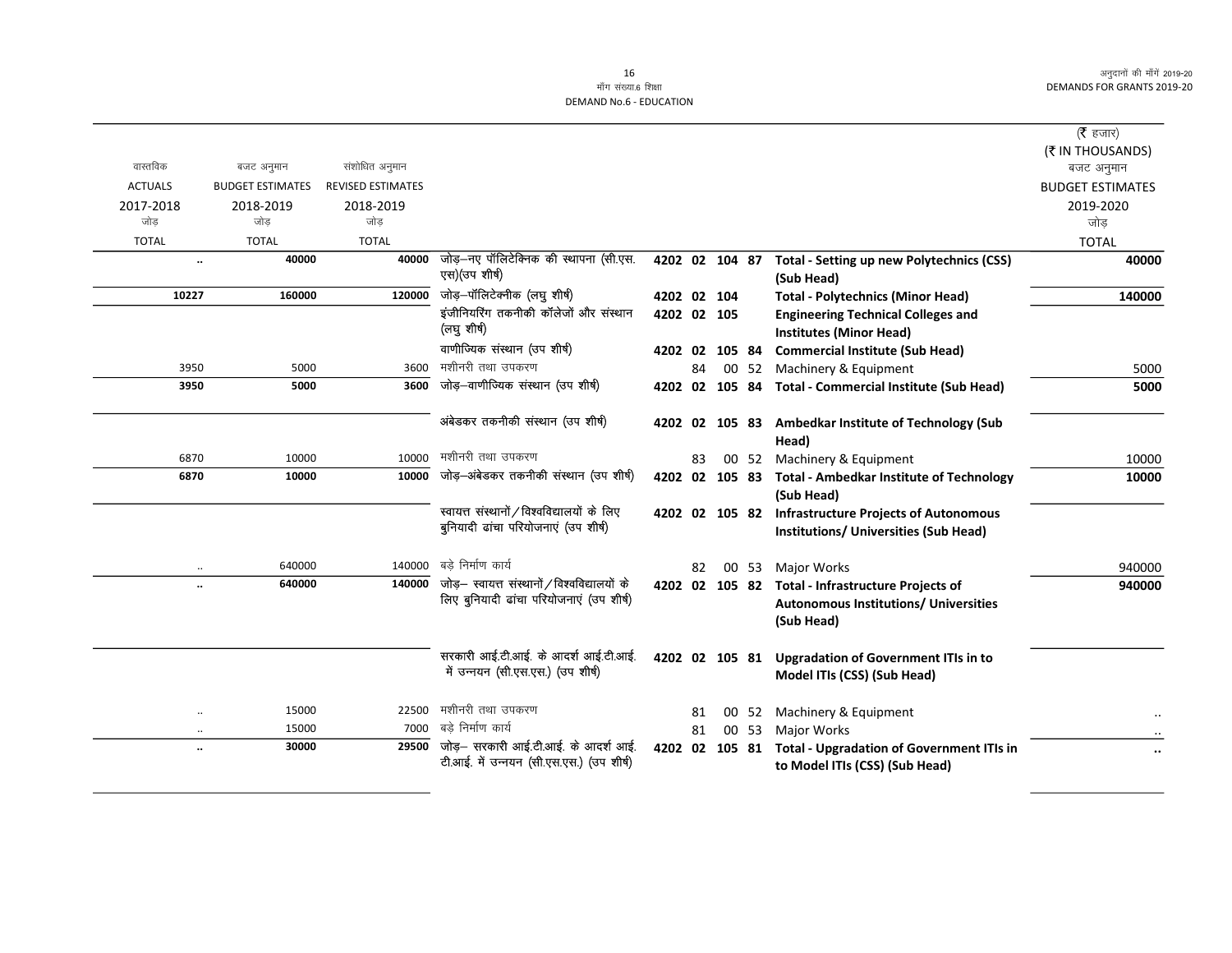|                      |                         |                          |                                              |                |    |        |       |                                                                                    | ( $\bar{\tau}$ हजार)    |
|----------------------|-------------------------|--------------------------|----------------------------------------------|----------------|----|--------|-------|------------------------------------------------------------------------------------|-------------------------|
|                      |                         |                          |                                              |                |    |        |       |                                                                                    | (₹ IN THOUSANDS)        |
| वास्तविक             | बजट अनुमान              | संशोधित अनुमान           |                                              |                |    |        |       |                                                                                    | बजट अनुमान              |
| <b>ACTUALS</b>       | <b>BUDGET ESTIMATES</b> | <b>REVISED ESTIMATES</b> |                                              |                |    |        |       |                                                                                    | <b>BUDGET ESTIMATES</b> |
| 2017-2018            | 2018-2019<br>जोड        | 2018-2019<br>जोड़        |                                              |                |    |        |       |                                                                                    | 2019-2020               |
| जोड़<br><b>TOTAL</b> | <b>TOTAL</b>            | <b>TOTAL</b>             |                                              |                |    |        |       |                                                                                    | जोड़                    |
|                      |                         |                          | सरकारी आई.टी.आई. के आदर्श आई.टी.आई.          |                |    |        |       |                                                                                    | <b>TOTAL</b>            |
|                      |                         |                          | में उन्नयन (राज्य अंश)(उप शीर्ष)             | 4202 02 105 80 |    |        |       | <b>Upgradation of Government ITIs in to</b><br>Model ITIs (State Share) (Sub Head) |                         |
|                      |                         |                          |                                              |                |    |        |       |                                                                                    |                         |
| $\ddot{\phantom{a}}$ | 5000                    | 9700                     | मशीनरी तथा उपकरण                             |                | 80 |        | 00 52 | Machinery & Equipment                                                              |                         |
| $\ddot{\phantom{0}}$ | 5000                    | 3000                     | बडे निर्माण कार्य                            |                | 80 |        | 00 53 | Major Works                                                                        |                         |
| $\ddot{\phantom{a}}$ | 10000                   | 12700                    | जोड़- सरकारी आई.टी.आई. के आदर्श आई.          | 4202 02 105 80 |    |        |       | <b>Total - Upgradation of Government ITIs in</b>                                   |                         |
|                      |                         |                          | टी.आई. में उन्नयन (राज्य अंश) (उप शीर्ष)     |                |    |        |       | to Model ITIs (State Share) (Sub Head)                                             |                         |
|                      |                         |                          |                                              |                |    |        |       |                                                                                    |                         |
| 10820                | 695000                  | 195800                   | जोड़-इंजीनियरिंग तकनीकी कॉलेजों और           | 4202 02 105    |    |        |       | <b>Total - Engineering Technical Colleges and</b>                                  | 955000                  |
|                      |                         |                          | संस्थान (लघु शीर्ष)                          |                |    |        |       | <b>Institutes (Minor Head)</b>                                                     |                         |
| 21047                | 855000                  | 315800                   | जोड़-तकनीकी शिक्षा (उप मुख्य शीर्ष)          | 4202 02        |    |        |       | <b>Total - Technical Education (Sub Major</b>                                      | 1095000                 |
|                      |                         |                          |                                              |                |    |        |       | head)                                                                              |                         |
| 21047                | 855000                  | 315800                   | जोड़-मुख्य शीर्ष "4202"                      | 4202           |    |        |       | TOTAL - MAJOR HEAD"4202"                                                           | 1095000                 |
|                      |                         |                          | मुख्य शीर्ष "4250"                           |                |    |        |       | MAJOR HEAD "4250"                                                                  |                         |
|                      |                         |                          | अन्य सामाजिक सेवाओं पर पूंजी परिव्यय         | 4250           |    |        |       | <b>Capital Outlay on Other Social Services</b>                                     |                         |
|                      |                         |                          | (मुख्य शीर्ष)                                |                |    |        |       | (Major head)                                                                       |                         |
|                      |                         |                          | श्रम (लघु शीर्ष)                             | 4250 00        |    | 201    |       | Labour (Minor Head)                                                                |                         |
|                      |                         |                          | उपकरण (उप शीर्ष)<br>मशीनरी तथा उपकरण         | 4250 00        |    | 201 88 |       | <b>Equipment (Sub Head)</b>                                                        |                         |
| 93835                | 100000                  | 130000<br>130000         | जोड़–उपकरण (उप शीर्ष)                        |                | 88 |        |       | 00 52 Machinery & Equipment                                                        | 100000                  |
| 93835                | 100000                  |                          | 25 कौशल केन्द्रों की स्थापना (उप शीर्ष)      | 4250 00        |    |        |       | 201 88 Total - Equipment (Sub Head)                                                | 100000                  |
|                      |                         |                          |                                              |                |    |        |       | 4250 00 201 87 Setting up of 25 Skills Centres (Sub Head)                          |                         |
| 21200                | 500000                  | 95000                    | मशीनरी तथा उपकरण                             |                | 87 |        | 00 52 | Machinery & Equipment                                                              | 400000                  |
| 399975               | 500000                  |                          | 500000 बड़े निर्माण कार्य                    |                | 87 |        | 00 53 | Major Works                                                                        | 1000000                 |
| 421175               | 1000000                 |                          | 595000 जोड़-25 कौशल केन्द्रों की स्थापना (उप | 4250 00        |    | 201 87 |       | Total - Setting up of 25 Skills Centres (Sub                                       | 1400000                 |
|                      |                         |                          | शीर्ष)                                       |                |    |        |       | Head)                                                                              |                         |
|                      |                         |                          | सरकारी आई.टी.आई. के आदर्श आई.टी.आई.          | 4250 00 201 86 |    |        |       | <b>Upgradation of Government ITIs in to</b>                                        |                         |
|                      |                         |                          | में उन्नयन (सी.एस.एस.) (उप शीर्ष)            |                |    |        |       | Model ITIs (CSS) (Sub Head)                                                        |                         |
|                      |                         |                          |                                              |                |    |        |       |                                                                                    |                         |
|                      |                         |                          | मशीनरी तथा उपकरण                             |                | 86 |        | 00 52 | Machinery & Equipment                                                              | 22500                   |
|                      |                         |                          | बड़े निर्माण कार्य                           |                | 86 |        |       | 00 53 Major Works                                                                  | 7000                    |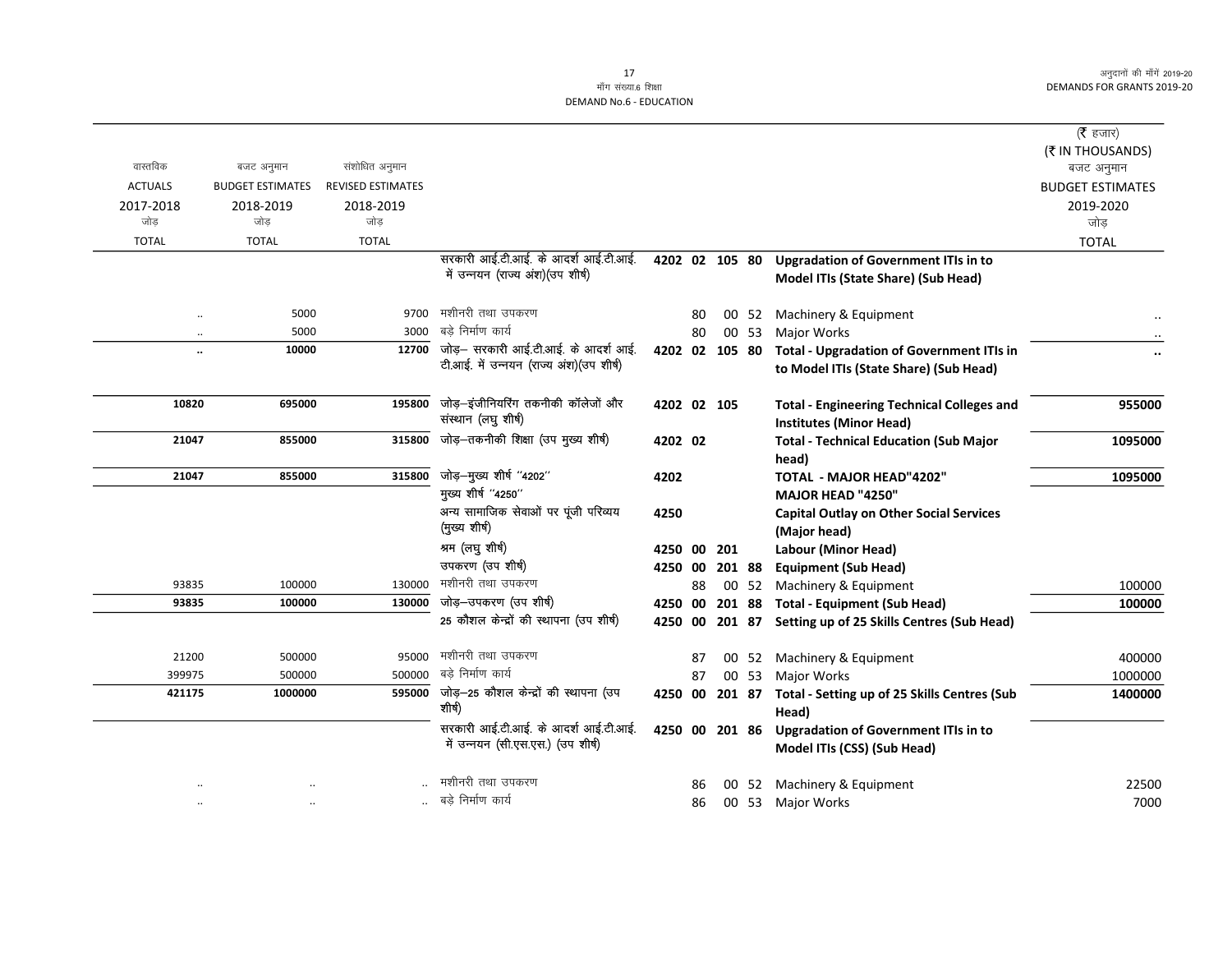|                      |                         |                          |                                                             |                |    |    |       |                                                             | ( $\bar{\tau}$ हजार)    |
|----------------------|-------------------------|--------------------------|-------------------------------------------------------------|----------------|----|----|-------|-------------------------------------------------------------|-------------------------|
|                      |                         |                          |                                                             |                |    |    |       |                                                             | (₹ IN THOUSANDS)        |
| वास्तविक             | बजट अनुमान              | संशोधित अनुमान           |                                                             |                |    |    |       |                                                             | बजट अनुमान              |
| <b>ACTUALS</b>       | <b>BUDGET ESTIMATES</b> | <b>REVISED ESTIMATES</b> |                                                             |                |    |    |       |                                                             | <b>BUDGET ESTIMATES</b> |
| 2017-2018            | 2018-2019               | 2018-2019                |                                                             |                |    |    |       |                                                             | 2019-2020               |
| जोड                  | जोड                     | जोड                      |                                                             |                |    |    |       |                                                             | जोड़                    |
| <b>TOTAL</b>         | <b>TOTAL</b>            | <b>TOTAL</b>             |                                                             |                |    |    |       |                                                             | <b>TOTAL</b>            |
| $\ddot{\phantom{a}}$ | $\ddotsc$               |                          | जोड़– सरकारी आई.टी.आई. के आदर्श आई.                         | 4250 00 201 86 |    |    |       | <b>Total - Upgradation of Government ITIs in</b>            | 29500                   |
|                      |                         |                          | टी.आई. में उन्नयन (सी.एस.एस.) (उप शीर्ष)                    |                |    |    |       | to Model ITIs (CSS) (Sub Head)                              |                         |
|                      |                         |                          | सरकारी आई.टी.आई. का आदर्श आई.टी.                            |                |    |    |       | 4250 00 201 85 Upgradation of Government ITIs in to         |                         |
|                      |                         |                          | आई. में उन्नयन (राज्य अंश)(उप शीर्ष)                        |                |    |    |       | Model ITIs (State Share) (Sub Head)                         |                         |
| $\ddot{\phantom{0}}$ | $\ddotsc$               |                          | मशीनरी तथा उपकरण                                            |                | 85 | 00 | 52    | Machinery & Equipment                                       | 9700                    |
| $\ddot{\phantom{a}}$ | $\ddotsc$               |                          | बडे निर्माण कार्य                                           |                | 85 |    | 00 53 | <b>Major Works</b>                                          | 3000                    |
| $\ddot{\phantom{a}}$ | $\ddotsc$               |                          | जोड़- सरकारी आई.टी.आई. का आदर्श                             | 4250 00 201 85 |    |    |       | <b>Total - Upgradation of Government ITIs in</b>            | 12700                   |
|                      |                         |                          | आई.टी.आई. में उन्नयन (राज्य अंश)(उप<br>शीर्ष)               |                |    |    |       | to Model ITIs (State Share) (Sub Head)                      |                         |
| 515010               | 1100000                 | 725000                   | जोड़-श्रम (लघु शीर्ष)                                       | 4250 00 201    |    |    |       | <b>Total - Labour (Minor Head)</b>                          | 1542200                 |
| 515010               | 1100000                 | 725000                   | जोड़-मुख्य शीर्ष "4250"                                     | 4250           |    |    |       | <b>TOTAL - MAJOR HEAD"4250"</b>                             | 1542200                 |
|                      |                         |                          | मुख्य शीर्ष "6202"                                          |                |    |    |       | <b>MAJOR HEAD "6202"</b>                                    |                         |
|                      |                         |                          | शिक्षा, खेलकूद, कला एवं संस्कृति के लिए<br>ऋण (मुख्य शीर्ष) | 6202           |    |    |       | Loan for Education, Sports, Art and culture<br>(Major head) |                         |
|                      |                         |                          | तकनीकी शिक्षा (उप मुख्य शीर्ष)                              | 6202 02        |    |    |       | <b>Technical Education (Sub Major head)</b>                 |                         |
|                      |                         |                          | इंजीनियरिंग/तकनीकी कॉलेज एवं संस्थान                        | 6202 02 105    |    |    |       | <b>Engineering/Technical Colleges and</b>                   |                         |
|                      |                         |                          | (लघु शीर्ष)                                                 |                |    |    |       | <b>Institutes (Minor Head)</b>                              |                         |
|                      |                         |                          | इन्द्रप्रस्थ सूचना तकनीकी संस्थान (आई.                      | 6202 02 105 94 |    |    |       | Loan to Indraprastha Institute of                           |                         |
|                      |                         |                          | आई.आई.टी.) दिल्ली को ऋण (उप शीर्ष)                          |                |    |    |       | Information Technology (IIIT), Delhi (Sub                   |                         |
|                      |                         |                          |                                                             |                |    |    |       | Head)                                                       |                         |
| 600000               | 350000                  | 700000                   | ऋण                                                          |                | 94 |    | 00 55 | Loans                                                       | 250000                  |
| 600000               | 350000                  | 700000                   | जोड़-इन्द्रप्रस्थ सूचना तकनीकी संस्थान                      | 6202 02 105 94 |    |    |       | Total - Loan to Indraprastha Institute of                   | 250000                  |
|                      |                         |                          | (आई.आई.आई.टी.) दिल्ली को ऋण (उप                             |                |    |    |       | Information Technology (IIIT), Delhi (Sub                   |                         |
|                      |                         |                          | शीर्ष)                                                      |                |    |    |       | Head)                                                       |                         |
| 600000               | 350000                  | 700000                   | जोड़-इंजीनियरिंग/तकनीकी कॉलेज एवं                           | 6202 02 105    |    |    |       | <b>Total - Engineering/Technical Colleges and</b>           | 250000                  |
|                      |                         |                          | संस्थान (लघु शीर्ष)                                         |                |    |    |       | <b>Institutes (Minor Head)</b>                              |                         |
| 600000               | 350000                  | 700000                   | जोड़-तकनीकी शिक्षा (उप मुख्य शीर्ष)                         | 6202 02        |    |    |       | <b>Total - Technical Education (Sub Major</b>               | 250000                  |
|                      |                         |                          |                                                             |                |    |    |       | head)                                                       |                         |
| 600000               | 350000                  | 700000                   | जोड़—मुख्य शीर्ष "6202"                                     | 6202           |    |    |       | <b>TOTAL - MAJOR HEAD"6202"</b>                             | 250000                  |
|                      |                         |                          |                                                             |                |    |    |       |                                                             |                         |